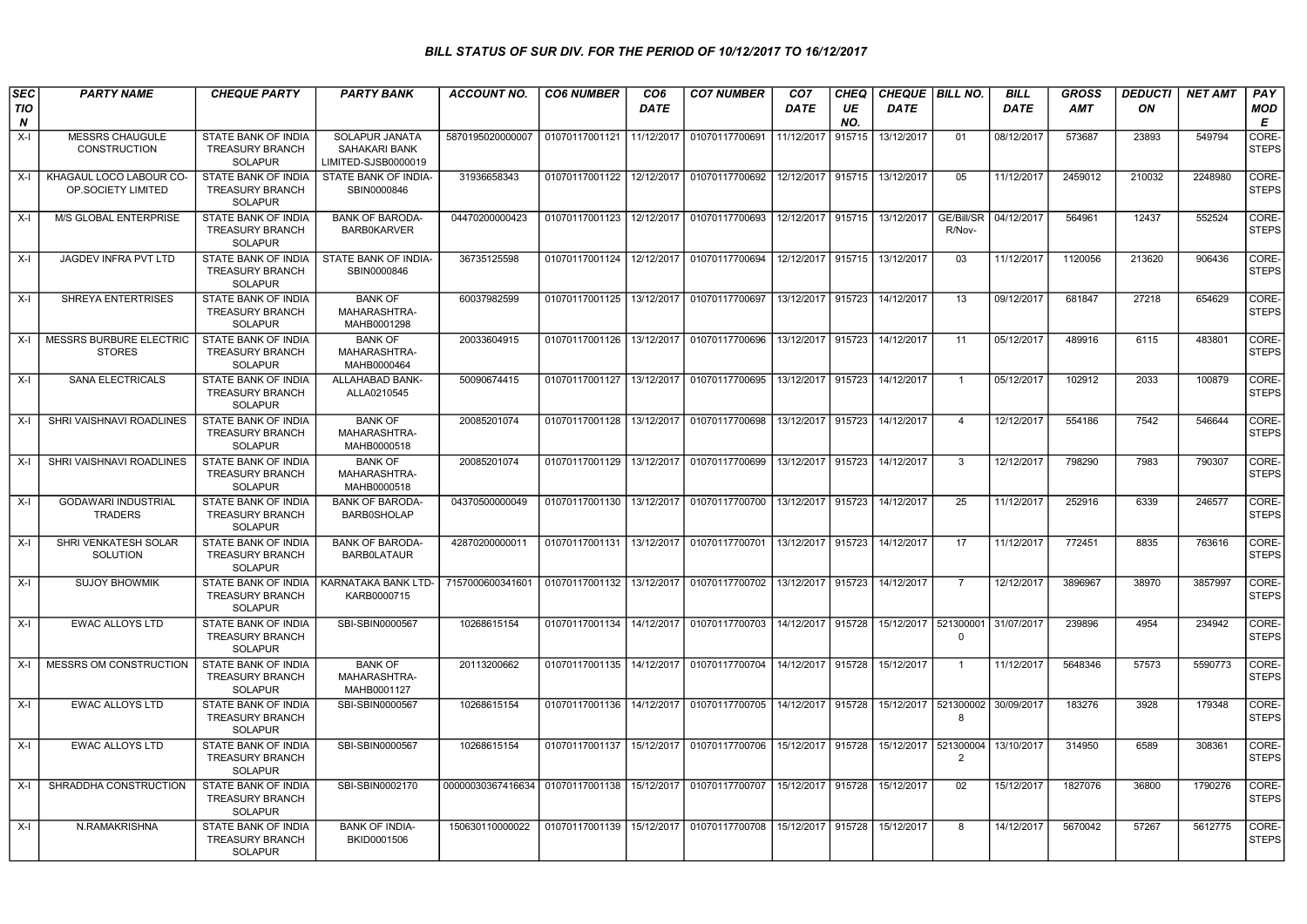| X-I    | <b>MESSRS SADHANA</b><br><b>ELECTRICALS</b>                            | STATE BANK OF INDIA<br><b>TREASURY BRANCH</b><br><b>SOLAPUR</b>        | SYNDICATE BANK-<br>SYNB0005322        | 53221400000160 | 01070117001140   15/12/2017 |            | 01070117700709                                                                             | 15/12/2017 915728 |        | 15/12/2017                   | 3                                | 11/12/2017 | 690030 | 14805          | 675225 | CORE-<br><b>STEPS</b> |
|--------|------------------------------------------------------------------------|------------------------------------------------------------------------|---------------------------------------|----------------|-----------------------------|------------|--------------------------------------------------------------------------------------------|-------------------|--------|------------------------------|----------------------------------|------------|--------|----------------|--------|-----------------------|
| X-II   | SR DSO SUR HIRING VEH                                                  | DIVISIONAL CASHIER(P)<br><b>SHOLAPUR</b>                               | SBI-SBIN0003072                       | 31529931961    | 01070217005906 11/12/2017   |            | 01070217701901                                                                             | 11/12/2017 915712 |        | 12/12/2017                   | 456                              | 18/11/2017 | 3800   | $\Omega$       | 3800   | CASH                  |
| X-II   | SR DSTE(M)/SUR                                                         | DIVISIONAL CASHIER(P)<br><b>SHOLAPUR</b>                               | SBI-SBIN0003072                       | 31529931961    |                             |            | 01070217005907 11/12/2017 01070217701901                                                   | 11/12/2017 915712 |        | 12/12/2017                   | SUR/N/GE<br>N IMP                | 07/12/2017 | 9642   | $\mathbf 0$    | 9642   | CASH                  |
| X-II   | SR DSTE(M)/SUR                                                         | DIVISIONAL CASHIER(P)<br><b>SHOLAPUR</b>                               | SBI-SBIN0003072                       | 31529931961    |                             |            | 01070217005908   11/12/2017   01070217701901                                               |                   |        | 11/12/2017 915712 12/12/2017 | 1470                             | 07/12/2017 | 2100   | $\mathbf 0$    | 2100   | CASH                  |
|        | X-II SSE/(ELECT/MAINT)VEH/(TRUC DIVISIONAL CASHIER(P)<br>K)            | <b>SHOLAPUR</b>                                                        | SBI-SBIN0003072                       | 31529931961    |                             |            | 01070217005909 11/12/2017 01070217701901 11/12/2017 915712 12/12/2017                      |                   |        |                              | 1264                             | 06/12/2017 | 10000  | $\mathbf 0$    | 10000  | CASH                  |
| $X-H$  | <b>MAHARASHTRA STATE</b><br>ELECTRICITY DISTRIBUTION<br><b>COMPANY</b> | <b>STATE BANK OF INDIA</b><br><b>TREASURY BRANCH</b><br><b>SOLAPUR</b> | CANARA BANK-<br>CNRB0001903           | 1903201010183  |                             |            | 01070217005910 11/12/2017 01070217701900 11/12/2017 915713                                 |                   |        | 12/12/2017                   | 173459006<br>577                 | 11/12/2017 | 892170 | $\mathbf 0$    | 892170 | CORE-<br><b>STEPS</b> |
| X-II   | <b>MS ANG</b>                                                          | DIVISIONAL CASHIER(P)<br><b>SHOLAPUR</b>                               | SBI-SBIN0003072                       | 31529931961    |                             |            | 01070217005911   11/12/2017   01070217701902                                               | 11/12/2017 915712 |        | 12/12/2017                   | HU/33B/IM<br>P/ANG16             | 08/12/2017 | 3974   | $\mathbf 0$    | 3974   | CASH                  |
| X-II   | MS/WD                                                                  | DIVISIONAL CASHIER(P)<br><b>SHOLAPUR</b>                               | SBI-SBIN0003072                       | 31529931961    | 01070217005912   11/12/2017 |            | 01070217701902                                                                             | 11/12/2017 915712 |        |                              | 12/12/2017 U/MD/WD/3<br><b>R</b> | 07/12/2017 | 952    | $\mathbf 0$    | 952    | CASH                  |
| X-II   | SSE(ART CRANE)/DD                                                      | DIVISIONAL CASHIER(P)<br><b>SHOLAPUR</b>                               | SBI-SBIN0003072                       | 31529931961    |                             |            | 01070217005913 11/12/2017 01070217701902                                                   | 11/12/2017 915712 |        | 12/12/2017                   | DD/C&W/A<br>RT/IMP               | 06/12/2017 | 3887   | $\mathsf 0$    | 3887   | CASH                  |
| $X-II$ | <b>HPCL DT CARD</b>                                                    | STATE BANK OF INDIA<br><b>TREASURY BRANCH</b><br><b>SOLAPUR</b>        | <b>ICICI BANK LTD-</b><br>ICIC0000104 | HPCL2600191902 |                             |            | 01070217005914 11/12/2017 01070217701903                                                   | 11/12/2017 915713 |        | 12/12/2017                   |                                  |            | 70260  | $\mathsf 0$    | 70260  | CORE-<br><b>STEPS</b> |
| X-II   | RAJBHASHA ADHIKARI.<br><b>SOLAPUR</b>                                  | DIVISIONAL CASHIER(P)<br><b>SHOLAPUR</b>                               | SELF CHEQUE-1                         | 000000000      |                             |            | 01070217005915 11/12/2017 01070217701904                                                   | 11/12/2017 915712 |        | 12/12/2017                   | 677993                           | 11/12/2017 | 1860   | $\Omega$       | 1860   | CASH                  |
| X-II   | RAJBHASHA ADHIKARI.<br>SOLAPUR                                         | DIVISIONAL CASHIER(P)<br><b>SHOLAPUR</b>                               | SELF CHEQUE-1                         | 000000000      |                             |            | 01070217005916   11/12/2017   01070217701904                                               | 11/12/2017 915712 |        | 12/12/2017                   | 677992                           | 11/12/2017 | 3100   | 0              | 3100   | <b>CASH</b>           |
| $X-II$ | SSE/(ELECT/MAINT)/SUR                                                  | DIVISIONAL CASHIER(P)<br>SHOLAPUR                                      | SBI-SBIN0003072                       | 31529931961    |                             |            | 01070217005917 11/12/2017 01070217701904 11/12/2017 915712                                 |                   |        | 12/12/2017                   | 721479                           | 04/12/2017 | 5000   | $\overline{0}$ | 5000   | CASH                  |
| $X-H$  | SSE/TRD/BAP                                                            | DIVISIONAL CASHIER(P)<br>SHOLAPUR                                      | SBI-SBIN0003072                       | 31529931961    |                             |            | 01070217005918 11/12/2017 01070217701902 11/12/2017 915712 12/12/2017 SUR/L/TRD 28/04/2017 |                   |        |                              | /SSEBAP                          |            | 3000   | $\mathbf 0$    | 3000   | CASH                  |
| X-II   | <b>BIROBA CONSTRUCTION</b><br><b>DAUND</b>                             | STATE BANK OF INDIA<br><b>TREASURY BRANCH</b><br><b>SOLAPUR</b>        | CENTRAL BANK OF<br>INDIA-CBIN0280665  | 3102614867     |                             |            | 01070217005919   11/12/2017   01070217701905                                               | 11/12/2017 915713 |        | 12/12/2017                   | 40                               | 06/12/2017 | 22500  | 3181           | 19319  | CORE-<br><b>STEPS</b> |
| X-II   | SE/WORKS/DAUND                                                         | DIVISIONAL CASHIER(P)<br><b>SHOLAPUR</b>                               | SBI-SBIN0003072                       | 31529931961    |                             |            | 01070217005920   11/12/2017   01070217701906                                               | 11/12/2017 915712 |        | 12/12/2017                   |                                  |            | 1494   | $\mathbf 0$    | 1494   | CASH                  |
| X-II   | ADEN/ANG                                                               | DIVISIONAL CASHIER(P)<br><b>SHOLAPUR</b>                               | SBI-SBIN0003072                       | 31529931961    | 01070217005921              | 11/12/2017 | 01070217701906                                                                             | 11/12/2017        | 915712 | 12/12/2017                   |                                  |            | 9026   | $\mathbf 0$    | 9026   | CASH                  |
| $X-II$ | ADEN/ANG                                                               | DIVISIONAL CASHIER(P)<br><b>SHOLAPUR</b>                               | SBI-SBIN0003072                       | 31529931961    |                             |            | 01070217005922 11/12/2017 01070217701906                                                   | 11/12/2017 915712 |        | 12/12/2017                   |                                  |            | 5176   | $\mathbf 0$    | 5176   | CASH                  |
| X-II   | ADEN/NG/KWV                                                            | DIVISIONAL CASHIER(P)<br><b>SHOLAPUR</b>                               | SBI-SBIN0003072                       | 31529931961    | 01070217005923              | 11/12/2017 | 01070217701906                                                                             | 11/12/2017 915712 |        | 12/12/2017                   |                                  |            | 3000   | $\mathbf 0$    | 3000   | CASH                  |
| X-II   | ADEN/TRACK/SUR                                                         | DIVISIONAL CASHIER(P)<br><b>SHOLAPUR</b>                               | SBI-SBIN0003072                       | 31529931961    | 01070217005924 11/12/2017   |            | 01070217701906                                                                             | 11/12/2017        | 915712 | 12/12/2017                   |                                  |            | 9872   | $\Omega$       | 9872   | CASH                  |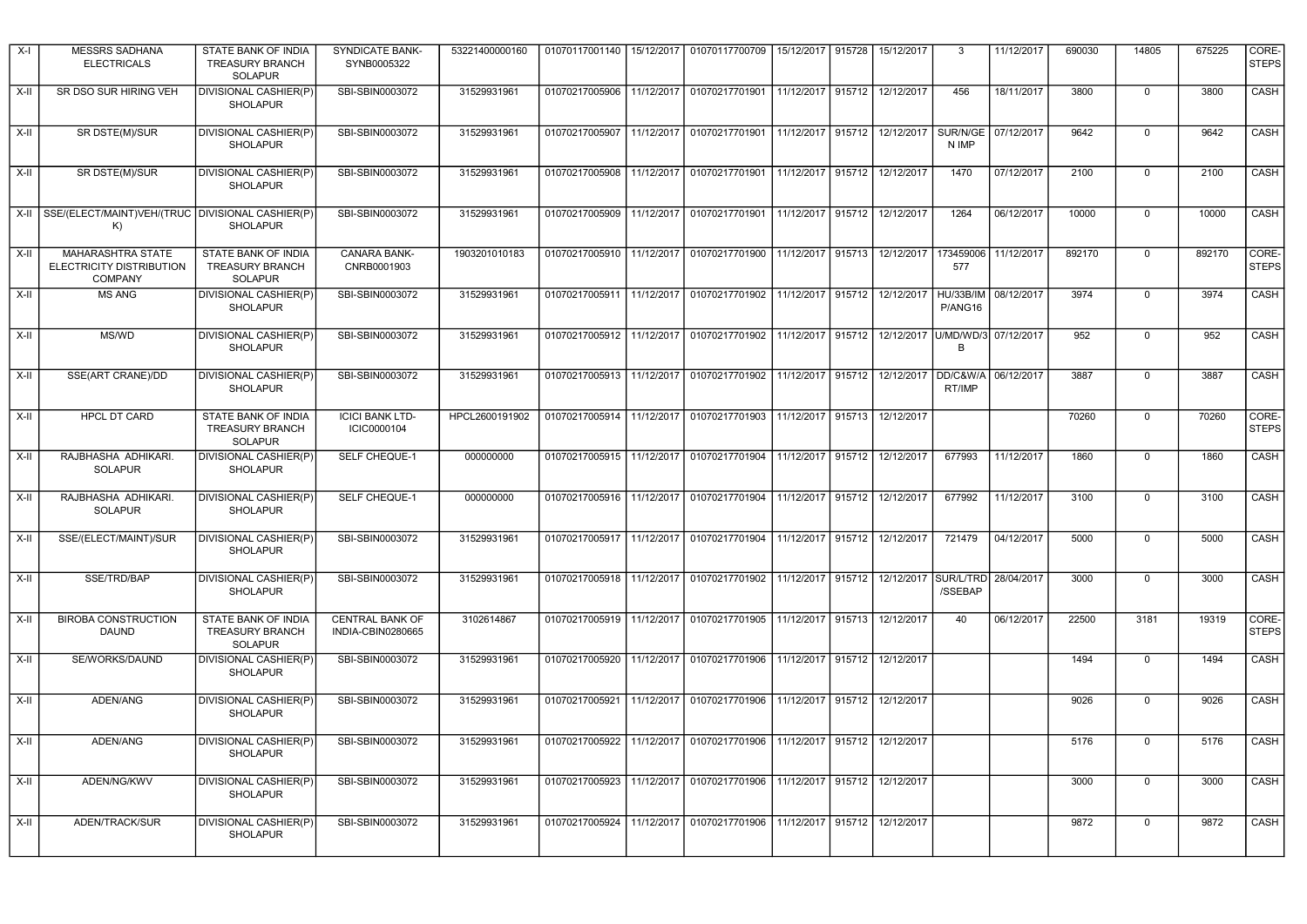| $X-H$  | ADEN/SDB                                         | DIVISIONAL CASHIER(P)<br><b>SHOLAPUR</b>                               | SBI-SBIN0003072                               | 31529931961    | 01070217005925 | 11/12/2017 | 01070217701906                              | 11/12/2017        | 915712 | 12/12/2017                   |                                        |            | 7090   | $\Omega$    | 7090   | CASH                             |
|--------|--------------------------------------------------|------------------------------------------------------------------------|-----------------------------------------------|----------------|----------------|------------|---------------------------------------------|-------------------|--------|------------------------------|----------------------------------------|------------|--------|-------------|--------|----------------------------------|
| $X-H$  | ADEN/BG/KWV                                      | DIVISIONAL CASHIER(P)<br><b>SHOLAPUR</b>                               | SBI-SBIN0003072                               | 31529931961    | 01070217005926 | 11/12/2017 | 01070217701906                              |                   |        | 11/12/2017 915712 12/12/2017 |                                        |            | 10000  | $\mathbf 0$ | 10000  | <b>CASH</b>                      |
| $X-II$ | ADEN/BG/KWV                                      | DIVISIONAL CASHIER(P)<br><b>SHOLAPUR</b>                               | SBI-SBIN0003072                               | 31529931961    | 01070217005927 |            | 11/12/2017 01070217701906                   | 11/12/2017 915712 |        | 12/12/2017                   |                                        |            | 9896   | $\Omega$    | 9896   | CASH                             |
| $X-II$ | ADEN/TM/SUR                                      | DIVISIONAL CASHIER(P)<br><b>SHOLAPUR</b>                               | SBI-SBIN0003072                               | 31529931961    |                |            | 01070217005928 11/12/2017 01070217701906    |                   |        | 11/12/2017 915712 12/12/2017 |                                        |            | 9350   | $\mathbf 0$ | 9350   | CASH                             |
| X-II   | SR SE(C&W)/SUR                                   | DIVISIONAL CASHIER(P)<br><b>SHOLAPUR</b>                               | SBI-SBIN0003072                               | 31529931961    | 01070217005929 |            | 12/12/2017 01070217701907                   | 12/12/2017 915712 |        | 12/12/2017                   | SUR/C&W/ 23/11/2017<br><b>ADRM RA/</b> |            | 1245   | $\mathbf 0$ | 1245   | CASH                             |
| $X-II$ | SSE(TELE-N)/SUR/VEH                              | DIVISIONAL CASHIER(P)<br><b>SHOLAPUR</b>                               | SBI-SBIN0003072                               | 31529931961    | 01070217005930 | 12/12/2017 | 01070217701907                              |                   |        | 12/12/2017 915712 12/12/2017 | SUR/TELE/<br><b>IMP/VEH</b>            | 11/12/2017 | 6500   | $\mathbf 0$ | 6500   | CASH                             |
| X-II   | SR SE(C&W)/SUR                                   | DIVISIONAL CASHIER(P)<br><b>SHOLAPUR</b>                               | SBI-SBIN0003072                               | 31529931961    | 01070217005931 | 12/12/2017 | 01070217701907                              | 12/12/2017        | 915712 | 12/12/2017                   | SUR/C&W/<br>GEN/17                     | 07/12/2017 | 1923   | $\mathbf 0$ | 1923   | CASH                             |
| $X-II$ | DSC.RPF.SUR                                      | DIVISIONAL CASHIER(P)<br><b>SHOLAPUR</b>                               | SELF CHEQUE-1                                 | 000000000      | 01070217005932 | 12/12/2017 | 01070217701908                              | 12/12/2017 915714 |        | 13/12/2017                   | 652943                                 | 08/12/2017 | 3600   | $\mathbf 0$ | 3600   | CASH                             |
| X-II   | SR DEE SUR                                       | DIVISIONAL CASHIER(P)<br><b>SHOLAPUR</b>                               | SELF CHEQUE-1                                 |                | 01070217005933 | 12/12/2017 | 01070217701908                              | 12/12/2017 915714 |        | 13/12/2017                   | 721480                                 | 11/12/2017 | 3600   | $\mathbf 0$ | 3600   | CASH                             |
| $X-II$ | HPCL DT CARD                                     | STATE BANK OF INDIA<br><b>TREASURY BRANCH</b><br><b>SOLAPUR</b>        | <b>ICICI BANK LTD-</b><br>ICIC0000104         | HPCL2600191902 | 01070217005934 | 12/12/2017 | 01070217701909                              | 12/12/2017 915713 |        | 12/12/2017                   |                                        |            | 239714 | $\mathbf 0$ | 239714 | CORE-<br><b>STEPS</b>            |
| X-II   | DMM /SUR                                         | DIVISIONAL CASHIER(P)<br><b>SHOLAPUR</b>                               | SELF CHEQUE-1                                 | 000000000      | 01070217005935 | 12/12/2017 | 01070217701910                              | 12/12/2017 915714 |        | 13/12/2017                   | 732643                                 | 11/12/2017 | 7500   | $\mathbf 0$ | 7500   | <b>CASH</b>                      |
| X-II   | CCOR/RCD/DD/DG SET                               | DIVISIONAL CASHIER(P)<br><b>SHOLAPUR</b>                               | SBI-SBIN0003072                               | 31529931961    | 01070217005936 | 12/12/2017 | 01070217701912                              | 12/12/2017 915714 |        | 13/12/2017                   | RCD/DD/F<br><b>UEL IMP</b>             | 04/12/2017 | 8523   | 0           | 8523   | <b>CASH</b>                      |
| $X-H$  | ADME/DD/BCN ROH                                  | DIVISIONAL CASHIER(P)<br><b>SHOLAPUR</b>                               | SBI-SBIN0003072                               | 31529931961    | 01070217005937 |            | 12/12/2017 01070217701912                   | 12/12/2017 915714 |        | 13/12/2017                   | DD/C&W/A<br>DME/IMP                    | 06/12/2017 | 4934   | $\Omega$    | 4934   | CASH                             |
| $X-II$ | ADSTE/M/DD/GEN                                   | DIVISIONAL CASHIER(P)<br><b>SHOLAPUR</b>                               | SBI-SBIN0003072                               | 31529931961    | 01070217005938 |            | 12/12/2017 01070217701912                   | 12/12/2017 915714 |        | 13/12/2017                   | DD/M/IMPR<br><b>EST</b>                | 09/12/2017 | 1000   | $\Omega$    | 1000   | CASH                             |
| $X-II$ | SSE(SIG/M)/DD/GEN                                | DIVISIONAL CASHIER(P)<br><b>SHOLAPUR</b>                               | SBI-SBIN0003072                               | 31529931961    | 01070217005939 |            | 12/12/2017 01070217701912                   | 12/12/2017 915714 |        |                              | 13/12/2017 DD/M/IMPR<br><b>EST</b>     | 11/12/2017 | 999    | $\Omega$    | 999    | CASH                             |
| X-II   | PRIYADARSHANI TOURS AND<br><b>TRAVELS AGENCY</b> | STATE BANK OF INDIA<br><b>TREASURY BRANCH</b><br><b>SOLAPUR</b>        | <b>INDIAN BANK-</b><br>IDIB000V116            | 883640740      | 01070217005940 | 12/12/2017 | 01070217701911                              | 12/12/2017 915715 |        | 13/12/2017                   | 163                                    | 20/11/2017 | 3600   | $\Omega$    | 3600   | CORE-<br><b>STEPS</b>            |
| X-II   | DIGAMBAR KUNDLIK JADHAV                          | STATE BANK OF INDIA<br><b>TREASURY BRANCH</b><br><b>SOLAPUR</b>        | SBI-SBIN0001656                               | 32536114795    | 01070217005941 | 12/12/2017 | 01070217701913                              | 12/12/2017 915715 |        | 13/12/2017                   |                                        |            | 326    | $\Omega$    | 326    | CORE-<br><b>STEPS</b>            |
| X-II   | DIGAMBAR KUNDLIK JADHAV                          | STATE BANK OF INDIA<br><b>TREASURY BRANCH</b><br><b>SOLAPUR</b>        | SBI-SBIN0001656                               | 32536114795    | 01070217005942 |            | 12/12/2017 01070217701913 12/12/2017 915715 |                   |        | 13/12/2017                   |                                        |            | 340    | $\Omega$    | 340    | CORE-<br><b>STEPS</b>            |
| X-II   | OM SAI TOURS AND TRAVELS                         | <b>STATE BANK OF INDIA</b><br><b>TREASURY BRANCH</b><br><b>SOLAPUR</b> | <b>BANK OF</b><br>MAHARASHTRA-<br>MAHB0000139 | 60218132944    | 01070217005943 |            | 12/12/2017 01070217701914 12/12/2017 915715 |                   |        | 13/12/2017                   | 03                                     | 04/12/2017 | 91440  | 10108       | 81332  | CORE-<br><b>STEPS</b>            |
| X-II   | <b>TAHASILDAR BARSHI</b>                         | <b>TAHASILDAR BARSHI</b>                                               | <b>SELF CHEQUE-1</b>                          | 000000000      | 01070217005944 |            | 12/12/2017 01070217701917 12/12/2017 915721 |                   |        | 14/12/2017                   | 230683                                 | 06/12/2017 | 701906 | $\Omega$    | 701906 | <b>BANK</b><br><b>CHEQ</b><br>UE |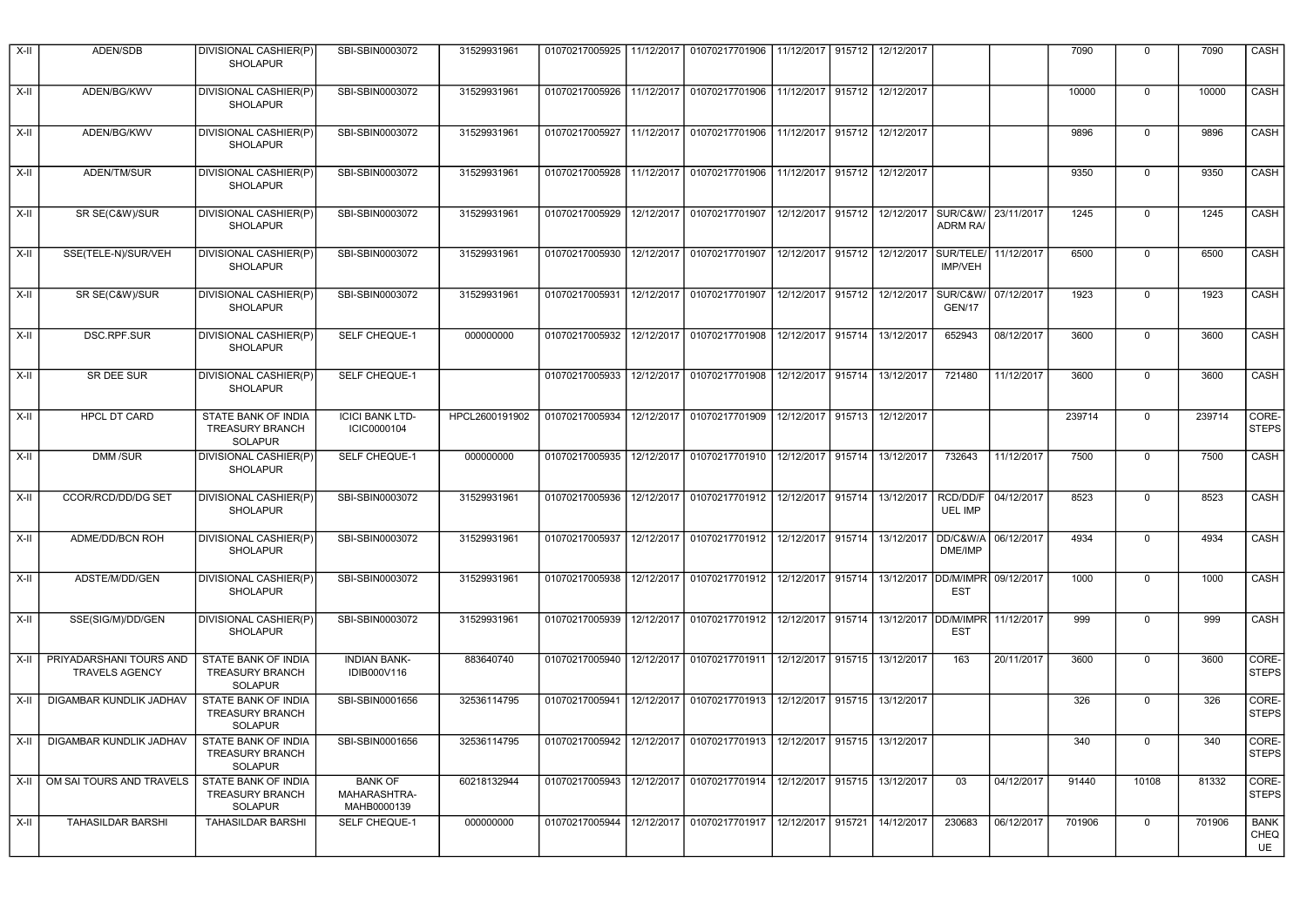| X-II   | <b>MESSRS SHREEJI</b><br><b>CONSTRUCTION CO</b>                 | STATE BANK OF INDIA<br><b>TREASURY BRANCH</b><br><b>SOLAPUR</b> | <b>BANK OF INDIA-</b><br>BKID0000704       | 070427100000914 | 01070217005945   12/12/2017 |            | 01070217701916                                                     | 12/12/2017 915723 |        | 14/12/2017 | 225874           | 06/12/2017 | 283231 | $\Omega$    | 283231 | CORE-<br><b>STEPS</b> |
|--------|-----------------------------------------------------------------|-----------------------------------------------------------------|--------------------------------------------|-----------------|-----------------------------|------------|--------------------------------------------------------------------|-------------------|--------|------------|------------------|------------|--------|-------------|--------|-----------------------|
| X-II   | NAVKETAN PRIVATE LIMITED                                        | STATE BANK OF INDIA<br><b>TREASURY BRANCH</b><br><b>SOLAPUR</b> | <b>INDIAN OVERSEAS</b><br>BANK-IOBA0000908 | 090802000000064 | 01070217005946              | 12/12/2017 | 01070217701915                                                     | 12/12/2017        | 915723 | 14/12/2017 | 242988           | 04/12/2017 | 325490 | $\mathbf 0$ | 325490 | CORE-<br><b>STEPS</b> |
| X-II   | <b>DIGITRONICS</b>                                              | STATE BANK OF INDIA<br><b>TREASURY BRANCH</b><br><b>SOLAPUR</b> | <b>DENA BANK-</b><br>BKDN0510414           | 041411001600    |                             |            | 01070217005947   12/12/2017   01070217701915                       | 12/12/2017 915723 |        | 14/12/2017 | 243564           | 27/11/2017 | 8657   | $\Omega$    | 8657   | CORE-<br><b>STEPS</b> |
| $X-H$  | SR DOM SUR                                                      | DIVISIONAL CASHIER(P)<br><b>SHOLAPUR</b>                        | SBI-SBIN0003072                            | 31529931961     |                             |            | 01070217005948   12/12/2017   01070217701918   12/12/2017   915722 |                   |        | 14/12/2017 | 732716           | 11/12/2017 | 500    | $\Omega$    | 500    | CASH                  |
| X-II   | <b>SR DOM SUR</b>                                               | DIVISIONAL CASHIER(P)<br><b>SHOLAPUR</b>                        | SBI-SBIN0003072                            | 31529931961     |                             |            | 01070217005949   12/12/2017   01070217701918   12/12/2017   915722 |                   |        | 14/12/2017 | 732717           | 27/11/2017 | 1000   | $\Omega$    | 1000   | CASH                  |
| X-II   | SR DCM SUR                                                      | DIVISIONAL CASHIER(P)<br><b>SHOLAPUR</b>                        | SELF CHEQUE-1                              |                 | 01070217005950              |            | 12/12/2017 01070217701918 12/12/2017 915722                        |                   |        | 14/12/2017 | 756274           | 06/12/2017 | 4000   | $\mathbf 0$ | 4000   | CASH                  |
| X-II   | <b>SR DCM SUR</b>                                               | DIVISIONAL CASHIER(P)<br><b>SHOLAPUR</b>                        | SELF CHEQUE-1                              |                 | 01070217005951              |            | 12/12/2017 01070217701919                                          | 12/12/2017        | 915722 | 14/12/2017 | 756272           | 01/12/2017 | 15000  | $\Omega$    | 15000  | CASH                  |
| $X-H$  | MAHARASHTRA STATE<br>ELECTRICITY DISTRIBUTION<br><b>COMPANY</b> | STATE BANK OF INDIA<br><b>TREASURY BRANCH</b><br><b>SOLAPUR</b> | CANARA BANK-<br>CNRB0001903                | 1903201010183   | 01070217005952 13/12/2017   |            | 01070217701920                                                     | 13/12/2017        | 915715 | 13/12/2017 | 330090024<br>370 | 07/12/2017 | 287490 | $\mathbf 0$ | 287490 | CORE-<br><b>STEPS</b> |
| $X-II$ | MAHARASHTRA STATE<br>ELECTRICITY DISTRIBUTION<br><b>COMPANY</b> | STATE BANK OF INDIA<br><b>TREASURY BRANCH</b><br><b>SOLAPUR</b> | CANARA BANK-<br>CNRB0001903                | 1903201010183   | 01070217005953              | 13/12/2017 | 01070217701920                                                     | 13/12/2017        | 915715 | 13/12/2017 | 277850046<br>371 | 07/12/2017 | 147760 | 0           | 147760 | CORE-<br><b>STEPS</b> |
| $X-H$  | IPF/RPF/DOG<br>SQUAD/DD/SAMRAT                                  | DIVISIONAL CASHIER(P)<br><b>SHOLAPUR</b>                        | SBI-SBIN0003072                            | 31529931961     | 01070217005954              | 13/12/2017 | 01070217701921                                                     | 13/12/2017 915714 |        | 13/12/2017 | CA2198           | 23/10/2017 | 10000  | $\mathbf 0$ | 10000  | CASH                  |
| $X-H$  | IPF/RPF/DOG<br>SQUAD/DD/NANDAN                                  | DIVISIONAL CASHIER(P)<br><b>SHOLAPUR</b>                        | SBI-SBIN0003072                            | 31529931961     | 01070217005955              | 13/12/2017 | 01070217701921                                                     | 13/12/2017        | 915714 | 13/12/2017 | CA2196           | 23/10/2017 | 10000  | $\Omega$    | 10000  | CASH                  |
| $X-H$  | IPF/RPF/DOG SQUAD/DD/RANA   DIVISIONAL CASHIER(P)               | <b>SHOLAPUR</b>                                                 | SBI-SBIN0003072                            | 31529931961     |                             |            | 01070217005956 13/12/2017 01070217701921                           | 13/12/2017 915714 |        | 13/12/2017 | CA2197           | 23/10/2017 | 10000  | $\Omega$    | 10000  | <b>CASH</b>           |
| $X-H$  | <b>SR.DCM.SUR</b>                                               | DIVISIONAL CASHIER(P)<br><b>SHOLAPUR</b>                        | SBI-SBIN0003072                            | 31529931961     | 01070217005957              |            | 13/12/2017 01070217701922                                          | 13/12/2017 915722 |        | 14/12/2017 | 2504             | 11/11/2017 | 29996  | $\mathbf 0$ | 29996  | CASH                  |
| $X-H$  | SR.DCM.SUR                                                      | DIVISIONAL CASHIER(P)<br><b>SHOLAPUR</b>                        | SBI-SBIN0003072                            | 31529931961     | 01070217005958              |            | 13/12/2017 01070217701922                                          | 13/12/2017 915722 |        | 14/12/2017 | 1667             | 28/10/2017 | 9108   | $\Omega$    | 9108   | CASH                  |
| X-II   | <b>STATION MANAGER</b><br>SHRIGONDAROAD                         | DIVISIONAL CASHIER(P)<br><b>SHOLAPUR</b>                        | SBI-SBIN0003072                            | 31529931961     | 01070217005959              |            | 13/12/2017 01070217701925                                          | 13/12/2017        | 915722 | 14/12/2017 |                  |            | 4995   | $\mathbf 0$ | 4995   | CASH                  |
| X-II   | STATION MANAGER SHENDRI                                         | DIVISIONAL CASHIER(P)<br><b>SHOLAPUR</b>                        | SBI-SBIN0003072                            | 31529931961     |                             |            | 01070217005960   13/12/2017   01070217701925                       | 13/12/2017 915722 |        | 14/12/2017 |                  |            | 4900   | $\Omega$    | 4900   | <b>CASH</b>           |
| X-II   | STATION MANAGER JATROAD   DIVISIONAL CASHIER(P)                 | <b>SHOLAPUR</b>                                                 | SBI-SBIN0003072                            | 31529931961     | 01070217005961              | 13/12/2017 | 01070217701925                                                     | 13/12/2017        | 915722 | 14/12/2017 |                  |            | 4890   | $\mathbf 0$ | 4890   | CASH                  |
| $X-H$  | STATION MANAGER BORIBEL                                         | <b>DIVISIONAL CASHIER(P)</b><br><b>SHOLAPUR</b>                 | SBI-SBIN0003072                            | 31529931961     | 01070217005962              |            | 13/12/2017 01070217701925                                          | 13/12/2017 915722 |        | 14/12/2017 |                  |            | 4550   | $\Omega$    | 4550   | CASH                  |
| X-II   | STATION MANAGER MALTHAN   DIVISIONAL CASHIER(P)                 | <b>SHOLAPUR</b>                                                 | SBI-SBIN0003072                            | 31529931961     | 01070217005963              |            | 13/12/2017 01070217701925                                          | 13/12/2017        | 915722 | 14/12/2017 |                  |            | 5370   | 0           | 5370   | CASH                  |
| X-II   | STATION MANAGER BOROTI                                          | DIVISIONAL CASHIER(P)<br><b>SHOLAPUR</b>                        | SBI-SBIN0003072                            | 31529931961     | 01070217005964              | 13/12/2017 | 01070217701925                                                     | 13/12/2017        | 915722 | 14/12/2017 |                  |            | 5250   | $\Omega$    | 5250   | CASH                  |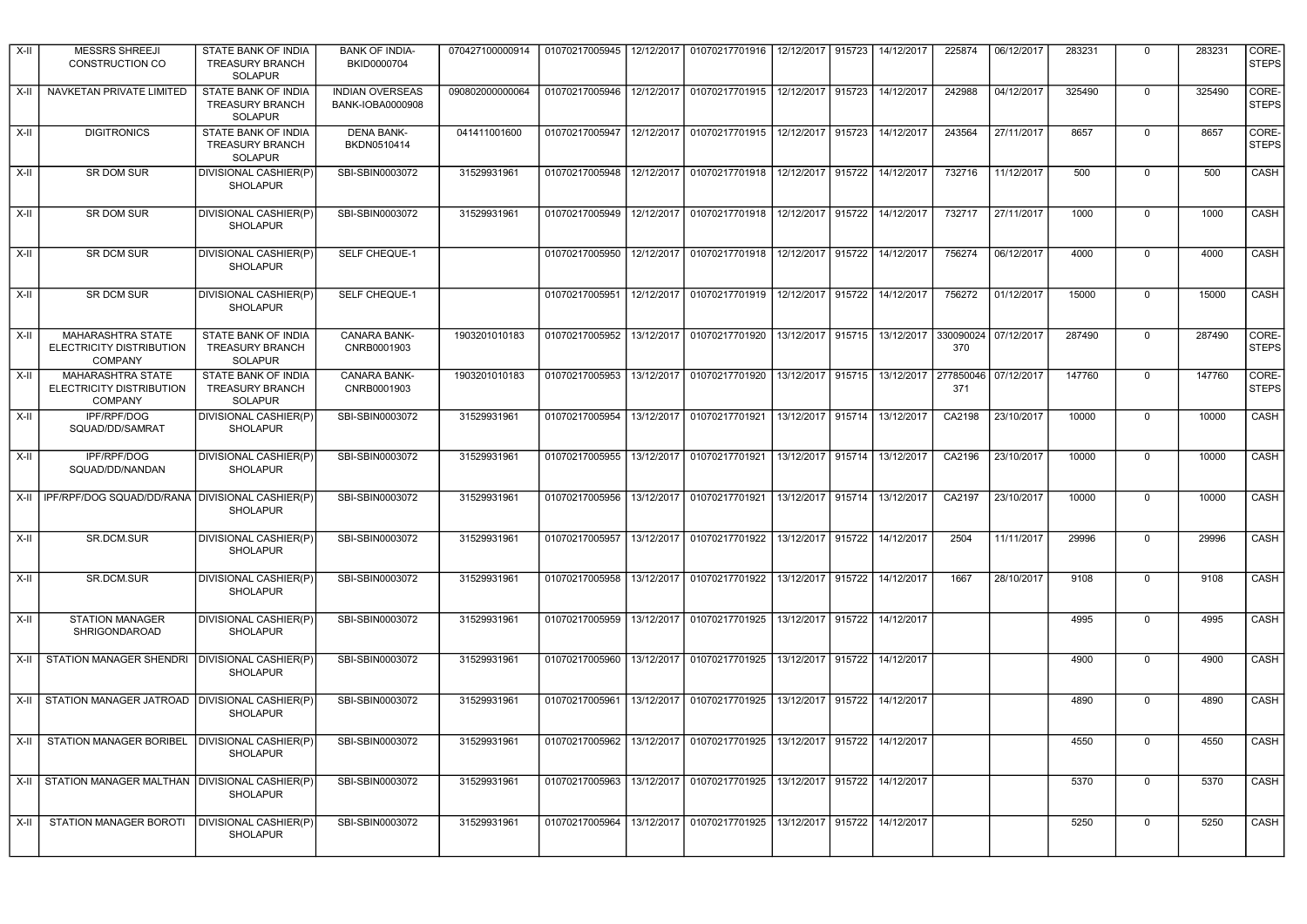| $X-II$ | <b>STATION MANAGER</b><br><b>MALIKPETH</b>                           | DIVISIONAL CASHIER(P)<br><b>SHOLAPUR</b>                        | SBI-SBIN0003072                     | 31529931961  | 01070217005965 |            | 13/12/2017   01070217701925                            | 13/12/2017   915722 |        | 14/12/2017                   |     |            | 7000  | 0              | 7000  | CASH                  |
|--------|----------------------------------------------------------------------|-----------------------------------------------------------------|-------------------------------------|--------------|----------------|------------|--------------------------------------------------------|---------------------|--------|------------------------------|-----|------------|-------|----------------|-------|-----------------------|
|        | X-II STATION MANAGER SAINAGAR DIVISIONAL CASHIER(P)<br><b>SHIRDI</b> | <b>SHOLAPUR</b>                                                 | SBI-SBIN0003072                     | 31529931961  | 01070217005966 |            | 13/12/2017 01070217701925                              |                     |        | 13/12/2017 915722 14/12/2017 |     |            | 1912  | $\pmb{0}$      | 1912  | <b>CASH</b>           |
|        | X-II STATION MANAGER SANGOLA DIVISIONAL CASHIER(P)                   | <b>SHOLAPUR</b>                                                 | SBI-SBIN0003072                     | 31529931961  | 01070217005967 |            | 13/12/2017 01070217701925                              | 13/12/2017 915722   |        | 14/12/2017                   |     |            | 5950  | $\Omega$       | 5950  | CASH                  |
| $X-II$ | <b>STATION MANAGER</b><br><b>NAGANSUR</b>                            | <b>DIVISIONAL CASHIER(P)</b><br><b>SHOLAPUR</b>                 | SBI-SBIN0003072                     | 31529931961  | 01070217005968 |            | 13/12/2017 01070217701925 13/12/2017 915722 14/12/2017 |                     |        |                              |     |            | 5736  | $\Omega$       | 5736  | CASH                  |
| $X-II$ | <b>STATION MANAGER MOHOL</b>                                         | DIVISIONAL CASHIER(P)<br><b>SHOLAPUR</b>                        | SBI-SBIN0003072                     | 31529931961  | 01070217005969 |            | 13/12/2017 01070217701925 13/12/2017 915722            |                     |        | 14/12/2017                   |     |            | 6900  | $\Omega$       | 6900  | CASH                  |
| $X-II$ | <b>STATION MANAGER KEM</b>                                           | DIVISIONAL CASHIER(P)<br><b>SHOLAPUR</b>                        | SBI-SBIN0003072                     | 31529931961  | 01070217005970 |            | 13/12/2017 01070217701927                              |                     |        | 13/12/2017 915722 14/12/2017 |     |            | 5785  | $\Omega$       | 5785  | <b>CASH</b>           |
| $X-II$ | <b>STATION MANAGER JEUR</b>                                          | DIVISIONAL CASHIER(P)<br><b>SHOLAPUR</b>                        | SBI-SBIN0003072                     | 31529931961  | 01070217005971 |            | 13/12/2017 01070217701927                              | 13/12/2017 915722   |        | 14/12/2017                   |     |            | 5950  | $\Omega$       | 5950  | CASH                  |
| X-II   | STATION MANAGER POPHLAJ                                              | <b>DIVISIONAL CASHIER(P)</b><br><b>SHOLAPUR</b>                 | SBI-SBIN0003072                     | 31529931961  | 01070217005972 |            | 13/12/2017 01070217701927                              | 13/12/2017 915722   |        | 14/12/2017                   |     |            | 5164  | $\Omega$       | 5164  | <b>CASH</b>           |
| $X-II$ | <b>STATION MANAGER BALE</b>                                          | DIVISIONAL CASHIER(P)<br><b>SHOLAPUR</b>                        | SBI-SBIN0003072                     | 31529931961  | 01070217005973 |            | 13/12/2017 01070217701927                              | 13/12/2017 915722   |        | 14/12/2017                   |     |            | 5950  | $\Omega$       | 5950  | CASH                  |
| $X-II$ | <b>STATION MANAGER</b><br><b>KURDUWADI</b>                           | DIVISIONAL CASHIER(P)<br><b>SHOLAPUR</b>                        | SBI-SBIN0003072                     | 31529931961  | 01070217005974 |            | 13/12/2017 01070217701927                              | 13/12/2017 915722   |        | 14/12/2017                   |     |            | 8600  | $\Omega$       | 8600  | <b>CASH</b>           |
| $X-II$ | STATION MANAGER HOTGI                                                | DIVISIONAL CASHIER(P)<br><b>SHOLAPUR</b>                        | SBI-SBIN0003072                     | 31529931961  | 01070217005975 |            | 13/12/2017 01070217701927                              | 13/12/2017 915722   |        | 14/12/2017                   |     |            | 14000 | $\Omega$       | 14000 | <b>CASH</b>           |
| $X-II$ | <b>STATION MANAGER</b><br><b>GANGAPURROAD</b>                        | DIVISIONAL CASHIER(P)<br><b>SHOLAPUR</b>                        | SBI-SBIN0003072                     | 31529931961  |                |            | 01070217005976 13/12/2017 01070217701927               | 13/12/2017 915722   |        | 14/12/2017                   |     |            | 8370  | $\Omega$       | 8370  | CASH                  |
| X-II   | STATION MANAGER SAVALGI   DIVISIONAL CASHIER(P)                      | <b>SHOLAPUR</b>                                                 | SBI-SBIN0003072                     | 31529931961  | 01070217005977 |            | 13/12/2017 01070217701927                              | 13/12/2017 915722   |        | 14/12/2017                   |     |            | 5950  | $\overline{0}$ | 5950  | CASH                  |
| $X-H$  | TI/GR                                                                | DIVISIONAL CASHIER(P)<br><b>SHOLAPUR</b>                        | SBI-SBIN0003072                     | 31529931961  | 01070217005978 | 13/12/2017 | 01070217701927                                         | 13/12/2017          | 915722 | 14/12/2017                   |     |            | 730   | $\mathbf 0$    | 730   | CASH                  |
|        | X-II KISAN GANGARAM DAHIHANDE                                        | STATE BANK OF INDIA<br><b>TREASURY BRANCH</b><br><b>SOLAPUR</b> | STATE BANK OF INDIA-<br>SBIN0020236 | 521732222226 | 01070217005979 | 13/12/2017 | 01070217701923                                         | 13/12/2017          | 915723 | 14/12/2017                   | 218 | 21/11/2017 | 10540 | 628            | 9912  | CORE-<br><b>STEPS</b> |
| $X-H$  | <b>STATION MANAGER</b><br><b>USMANABAD</b>                           | DIVISIONAL CASHIER(P)<br><b>SHOLAPUR</b>                        | SBI-SBIN0003072                     | 31529931961  | 01070217005980 | 13/12/2017 | 01070217701927                                         | 13/12/2017          | 915722 | 14/12/2017                   |     |            | 5907  | $\pmb{0}$      | 5907  | <b>CASH</b>           |
| $X-II$ | STATION MANAGER WADI                                                 | DIVISIONAL CASHIER(P)<br><b>SHOLAPUR</b>                        | SBI-SBIN0003072                     | 31529931961  | 01070217005981 | 13/12/2017 | 01070217701928                                         | 13/12/2017          | 915722 | 14/12/2017                   |     |            | 3764  | $\overline{0}$ | 3764  | CASH                  |
| $X-II$ | <b>STATION MANAGER LATUR</b>                                         | DIVISIONAL CASHIER(P)<br>SHOLAPUR                               | SBI-SBIN0003072                     | 31529931961  | 01070217005982 | 13/12/2017 | 01070217701928                                         | 13/12/2017 915722   |        | 14/12/2017                   |     |            | 5900  | $\Omega$       | 5900  | CASH                  |
| $X-II$ | <b>STATION MANAGER</b><br>KAVATHEMAHANKAL                            | DIVISIONAL CASHIER(P)<br><b>SHOLAPUR</b>                        | SBI-SBIN0003072                     | 31529931961  | 01070217005983 | 13/12/2017 | 01070217701928                                         | 13/12/2017 915722   |        | 14/12/2017                   |     |            | 5673  | $\Omega$       | 5673  | CASH                  |
| $X-II$ | <b>STATION MANAGER</b><br><b>AUSAROAD</b>                            | DIVISIONAL CASHIER(P)<br><b>SHOLAPUR</b>                        | SBI-SBIN0003072                     | 31529931961  | 01070217005984 | 13/12/2017 | 01070217701928                                         | 13/12/2017          | 915722 | 14/12/2017                   |     |            | 6950  | $\Omega$       | 6950  | CASH                  |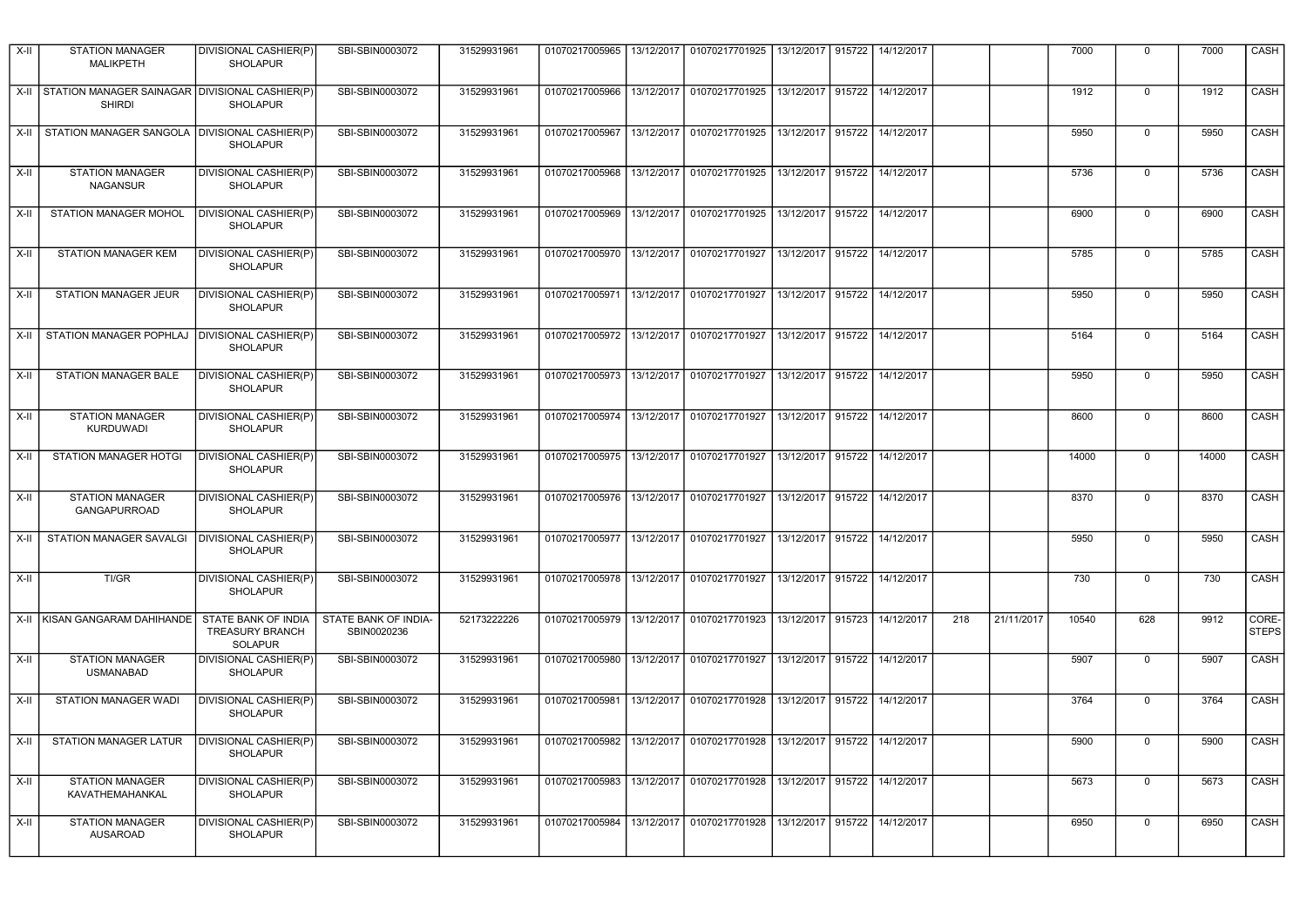| X-II   | STATION MANAGER KASHTI                                                 | <b>DIVISIONAL CASHIER(P)</b><br><b>SHOLAPUR</b>                        | SBI-SBIN0003072                               | 31529931961     | 01070217005985 |            | 13/12/2017   01070217701928              | 13/12/2017   915722 |        | 14/12/2017                            |                    |                           | 4900   | $\Omega$    | 4900   | CASH                             |
|--------|------------------------------------------------------------------------|------------------------------------------------------------------------|-----------------------------------------------|-----------------|----------------|------------|------------------------------------------|---------------------|--------|---------------------------------------|--------------------|---------------------------|--------|-------------|--------|----------------------------------|
| X-II   | CHC/SUR/GEN                                                            | DIVISIONAL CASHIER(P)<br><b>SHOLAPUR</b>                               | SBI-SBIN0003072                               | 31529931961     | 01070217005986 | 13/12/2017 | 01070217701924                           | 13/12/2017 915722   |        | 14/12/2017                            | 435                | 23/09/2017                | 4635   | $\Omega$    | 4635   | CASH                             |
| X-II   | SR DME SUR                                                             | DIVISIONAL CASHIER(P)<br><b>SHOLAPUR</b>                               | SBI-SBIN0003072                               | 3152993161      | 01070217005987 |            | 13/12/2017 01070217701924                | 13/12/2017 915722   |        | 14/12/2017                            | SUR/M/GE<br>N IMP  | 12/12/2017                | 5992   | $\Omega$    | 5992   | CASH                             |
| $X-II$ | <b>CCOR/SUR/GEN</b>                                                    | DIVISIONAL CASHIER(P)<br><b>SHOLAPUR</b>                               | SBI-SBIN0003072                               | 31529931961     |                |            | 01070217005988 13/12/2017 01070217701924 |                     |        | 13/12/2017 915722 14/12/2017 SUR/LOCO | /OFFIC             | 08/12/2017                | 495    | $\Omega$    | 495    | CASH                             |
| $X-H$  | CCOR/SUR/LOBBY                                                         | DIVISIONAL CASHIER(P)<br><b>SHOLAPUR</b>                               | SBI-SBIN0003072                               | 31529931961     |                |            | 01070217005989 13/12/2017 01070217701924 | 13/12/2017 915722   |        | 14/12/2017                            | SUR/LOCO<br>/LOBBY | 08/12/2017                | 1470   | $\mathbf 0$ | 1470   | CASH                             |
| $X-II$ | <b>ATHARV ENTERPRISES</b>                                              | STATE BANK OF INDIA<br><b>TREASURY BRANCH</b><br>SOLAPUR               | <b>BANK OF</b><br>MAHARASHTRA-<br>MAHB0000017 | 60223659860     | 01070217005990 | 13/12/2017 | 01070217701929                           | 13/12/2017 915723   |        | 14/12/2017                            | 256103             | 05/12/2017                | 39700  | $\Omega$    | 39700  | CORE-<br><b>STEPS</b>            |
| $X-H$  | STATE BANK OF INDIA TRY BR<br>SOLAPUR ON A/C OF VAT                    | STATE BANK OF INDIA<br>TRY BR SOLAPUR ON<br>A/C OF VAT                 | <b>SELF CHEQUE-1</b>                          | 000000000       | 01070217005991 | 13/12/2017 | 01070217701926                           | 13/12/2017          | 915720 | 14/12/2017                            | 88434              | 12/12/2017                | 382202 | $\Omega$    | 382202 | <b>BANK</b><br>CHEQ<br><b>UE</b> |
| $X-H$  | <b>LOCAL VAT OFFICER GR</b>                                            | <b>LOCAL VAT OFFICER</b><br><b>GR</b>                                  | SELF CHEQUE-1                                 | 000000000       | 01070217005992 | 13/12/2017 | 01070217701926                           | 13/12/2017 915718   |        | 14/12/2017                            | 88435              | 12/12/2017                | 165257 | $\Omega$    | 165257 | <b>BANK</b><br>CHEQ<br>UE        |
| X-II   | S V SERVICES                                                           | STATE BANK OF INDIA<br><b>TREASURY BRANCH</b><br>SOLAPUR               | SYNDICATE BANK-<br>SYNB0001301                | 13011010003469  | 01070217005993 | 13/12/2017 | 01070217701930                           | 13/12/2017 915723   |        | 14/12/2017                            | SVS/128            | 03/12/2017                | 192245 | 7878        | 184367 | CORE-<br><b>STEPS</b>            |
| X-II   | <b>ANANTA S PATIL</b>                                                  | STATE BANK OF INDIA<br><b>TREASURY BRANCH</b><br><b>SOLAPUR</b>        | <b>UNION BANK OF INDIA-</b><br>UBIN0547026    | 470202010113735 | 01070217005994 | 13/12/2017 | 01070217701931                           | 13/12/2017 915728   |        | 15/12/2017                            | 5                  | 153, 154, 15   03/11/2017 | 1065   | $\Omega$    | 1065   | CORE-<br><b>STEPS</b>            |
| X-II   | ABBU JABBAR SHAIKH                                                     | STATE BANK OF INDIA<br><b>TREASURY BRANCH</b><br><b>SOLAPUR</b>        | STATE BANK OF INDIA-<br>SBIN0015088           | 32615892177     | 01070217005995 | 13/12/2017 | 01070217701931                           | 13/12/2017 915728   |        | 15/12/2017                            |                    | 15/10/2017                | 734    | $\Omega$    | 734    | CORE-<br><b>STEPS</b>            |
| X-II   | MAHAVIR KALLAPPA PATIL                                                 | STATE BANK OF INDIA<br><b>TREASURY BRANCH</b><br><b>SOLAPUR</b>        | ORIENTAL BANK OF<br>COMMERCE-<br>ORBC0101402  | 14022191007043  | 01070217005996 | 14/12/2017 | 01070217701932                           | 14/12/2017 915723   |        | 14/12/2017                            | $\overline{1}$     | 12/12/2017                | 57027  | 620         | 56407  | CORE-<br><b>STEPS</b>            |
| $X-II$ | MAHAVIR KALLAPPA PATIL                                                 | <b>STATE BANK OF INDIA</b><br><b>TREASURY BRANCH</b><br><b>SOLAPUR</b> | ORIENTAL BANK OF<br>COMMERCE-<br>ORBC0101402  | 14022191007043  | 01070217005997 | 14/12/2017 | 01070217701932                           | 14/12/2017 915723   |        | 14/12/2017                            | 3                  | 12/12/2017                | 114054 | 1191        | 112863 | CORE-<br><b>STEPS</b>            |
| $X-II$ | YASHSHREE ENTERPRISE                                                   | <b>STATE BANK OF INDIA</b><br><b>TREASURY BRANCH</b><br><b>SOLAPUR</b> | <b>BANK OF BARODA-</b><br>BARB0SHOLAP         | 04370200000458  | 01070217005998 |            | 14/12/2017 01070217701933                | 14/12/2017 915728   |        | 15/12/2017                            | 224                | 08/12/2017                | 176400 | 5097        | 171303 | CORE-<br><b>STEPS</b>            |
| $X-II$ | MAHARASHTRA STATE<br>ELECTRICITY DISTRIBUTION<br><b>COMPANY</b>        | STATE BANK OF INDIA<br><b>TREASURY BRANCH</b><br><b>SOLAPUR</b>        | CANARA BANK-<br>CNRB0001903                   | 1903201010183   | 01070217005999 |            | 14/12/2017 01070217701935                | 14/12/2017 915728   |        | 15/12/2017                            | 332060000<br>819   | 11/12/2017                | 137370 | 0           | 137370 | CORE-<br><b>STEPS</b>            |
| X-II   | MAHARASHTRA STATE<br>ELECTRICITY DISTRIBUTION<br><b>COMPANY</b>        | STATE BANK OF INDIA<br><b>TREASURY BRANCH</b><br>SOLAPUR               | CANARA BANK-<br>CNRB0001903                   | 1903201010183   | 01070217006000 |            | 14/12/2017 01070217701935                | 14/12/2017 915728   |        | 15/12/2017                            | 611250271<br>904   | 08/12/2017                | 33340  | $\Omega$    | 33340  | CORE-<br><b>STEPS</b>            |
| $X-II$ | MAHARASHTRA STATE<br>ELECTRICITY DISTRIBUTION<br><b>COMPANY</b>        | STATE BANK OF INDIA<br><b>TREASURY BRANCH</b><br><b>SOLAPUR</b>        | CANARA BANK-<br>CNRB0001903                   | 1903201010183   | 01070217006001 | 14/12/2017 | 01070217701935                           | 14/12/2017          | 915728 | 15/12/2017                            | 162470005<br>343   | 08/12/2017                | 121730 | $\mathbf 0$ | 121730 | CORE-<br><b>STEPS</b>            |
| $X-II$ | <b>MAHARASHTRA STATE</b><br>ELECTRICITY DISTRIBUTION<br><b>COMPANY</b> | STATE BANK OF INDIA<br><b>TREASURY BRANCH</b><br><b>SOLAPUR</b>        | CANARA BANK-<br>CNRB0001903                   | 1903201010183   | 01070217006002 | 14/12/2017 | 01070217701935                           | 14/12/2017 915728   |        | 15/12/2017                            | 850710096<br>728   | 11/12/2017                | 25570  | $\Omega$    | 25570  | CORE-<br><b>STEPS</b>            |
| $X-II$ | <b>MAHARASHTRA STATE</b><br>ELECTRICITY DISTRIBUTION<br><b>COMPANY</b> | STATE BANK OF INDIA<br><b>TREASURY BRANCH</b><br><b>SOLAPUR</b>        | CANARA BANK-<br>CNRB0001903                   | 1903201010183   | 01070217006003 | 14/12/2017 | 01070217701935                           | 14/12/2017 915728   |        | 15/12/2017                            | 173781572<br>375   | 08/12/2017                | 232540 | $\mathbf 0$ | 232540 | CORE-<br><b>STEPS</b>            |
| $X-II$ | MS/WD                                                                  | DIVISIONAL CASHIER(P)<br><b>SHOLAPUR</b>                               | SBI-SBIN0003072                               | 31529931961     | 01070217006004 | 14/12/2017 | 01070217701934                           | 14/12/2017 915727   |        | 15/12/2017 U/MD/WD/                   | B                  | 11/12/2017                | 2449   | $\Omega$    | 2449   | CASH                             |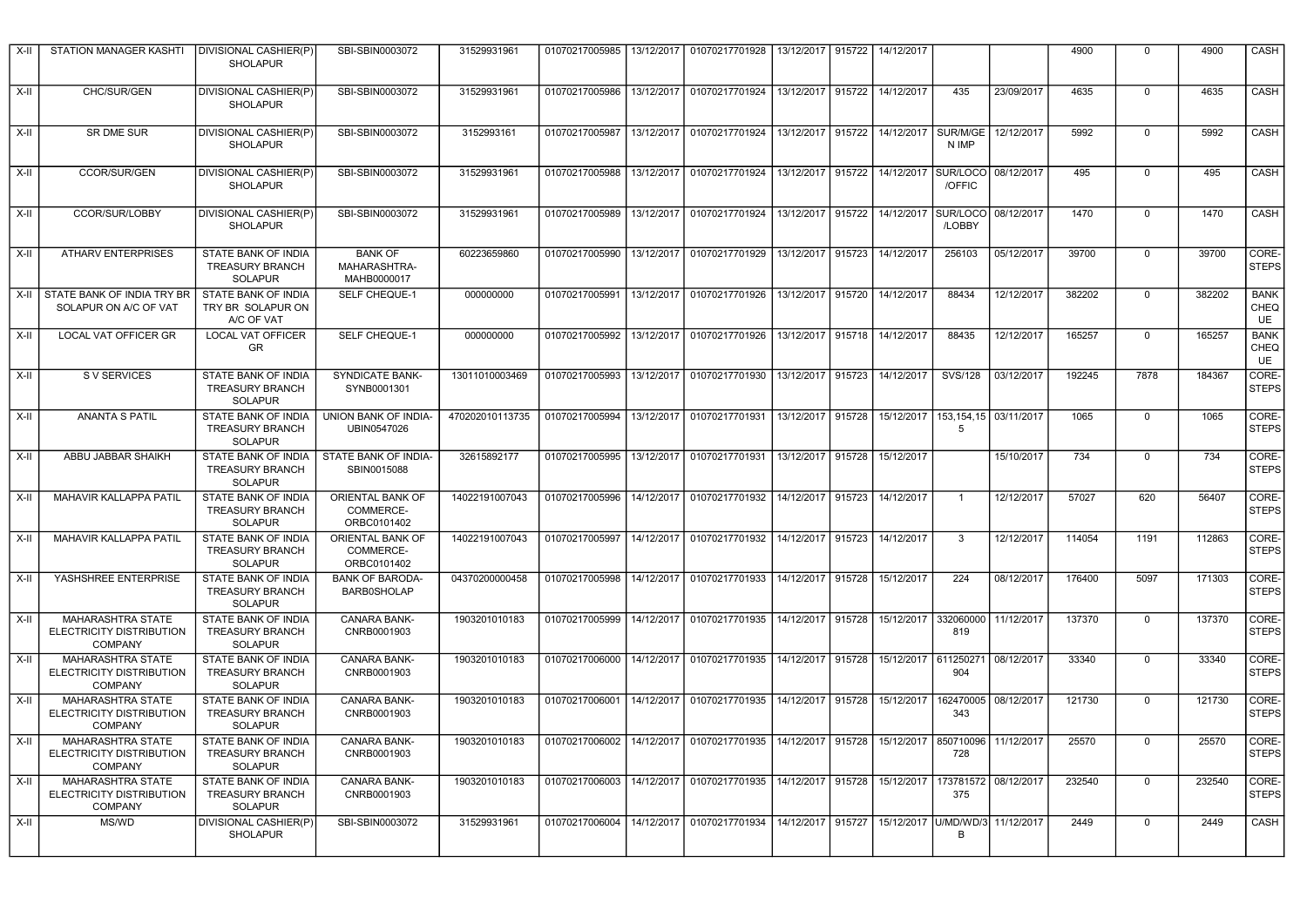| X-II   | <b>CCOR WD</b>                       | DIVISIONAL CASHIER(P)<br><b>SHOLAPUR</b>                               | SBI-SBIN0003072                               | 31529931961     |                             |            | 01070217006005   14/12/2017   01070217701934               | 14/12/2017   915727 |        | 15/12/2017 | CCOR/OFF<br><b>ICE/WADI</b>     | 11/12/2017 | 990    | 0              | 990    | CASH                  |
|--------|--------------------------------------|------------------------------------------------------------------------|-----------------------------------------------|-----------------|-----------------------------|------------|------------------------------------------------------------|---------------------|--------|------------|---------------------------------|------------|--------|----------------|--------|-----------------------|
| X-II   | <b>CCOR WD</b>                       | DIVISIONAL CASHIER(P)<br><b>SHOLAPUR</b>                               | SBI-SBIN0003072                               | 31529931961     | 01070217006006 14/12/2017   |            | 01070217701934                                             | 14/12/2017 915727   |        | 15/12/2017 | CCOR/OFF<br><b>ICE/WADI</b>     | 11/12/2017 | 1490   | $\mathbf 0$    | 1490   | CASH                  |
| X-II   | IPF/RPF/KWV                          | DIVISIONAL CASHIER(P)<br><b>SHOLAPUR</b>                               | SBI-SBIN0003072                               | 31529931961     | 01070217006007              |            | 14/12/2017 01070217701934                                  | 14/12/2017 915727   |        | 15/12/2017 | 8395                            | 03/11/2017 | 10000  | 0              | 10000  | CASH                  |
| $X-H$  | IPF/RPF/KWV                          | DIVISIONAL CASHIER(P)<br><b>SHOLAPUR</b>                               | SBI-SBIN0003072                               | 31529931961     |                             |            | 01070217006008   14/12/2017   01070217701934               | 14/12/2017 915727   |        | 15/12/2017 | 1562                            | 01/06/2017 | 500    | 0              | 500    | CASH                  |
| X-II   | DCTI/SUR/GEN                         | DIVISIONAL CASHIER(P)<br><b>SHOLAPUR</b>                               | SBI-SBIN0003072                               | 31529931961     | 01070217006009   14/12/2017 |            | 01070217701939                                             | 14/12/2017 915727   |        |            | 15/12/2017 COMML/IM<br>PREST/16 | 18/08/2017 | 4965   | 0              | 4965   | CASH                  |
| $X-II$ | DSC/RPF/SUR                          | DIVISIONAL CASHIER(P)<br><b>SHOLAPUR</b>                               | SBI-SBIN0003072                               | 31529931961     | 01070217006010 14/12/2017   |            | 01070217701939                                             | 14/12/2017 915727   |        | 15/12/2017 | 2111                            | 12/11/2017 | 1760   | 0              | 1760   | CASH                  |
| X-II   | <b>DSC/RPF/SUR</b>                   | DIVISIONAL CASHIER(P)<br><b>SHOLAPUR</b>                               | SBI-SBIN0003072                               | 31529931961     | 01070217006011              | 14/12/2017 | 01070217701939                                             | 14/12/2017          | 915727 | 15/12/2017 | 270677                          | 07/11/2017 | 7399   | 0              | 7399   | CASH                  |
| X-II   | <b>ATHARV ENTERPRISES</b>            | STATE BANK OF INDIA<br>TREASURY BRANCH<br><b>SOLAPUR</b>               | <b>BANK OF</b><br>MAHARASHTRA-<br>MAHB0000017 | 60223659860     | 01070217006012 14/12/2017   |            | 01070217701936                                             | 14/12/2017 915728   |        | 15/12/2017 | GST-01                          | 12/12/2017 | 98040  | 44242          | 53798  | CORE-<br><b>STEPS</b> |
| X-II   | <b>MESSRS SAKSHI</b><br>CONSTRUCTION | <b>STATE BANK OF INDIA</b><br>TREASURY BRANCH<br><b>SOLAPUR</b>        | <b>BANK OF INDIA-</b><br>BKID0000718          | 071830110000036 | 01070217006013              | 14/12/2017 | 01070217701937                                             | 14/12/2017 915728   |        | 15/12/2017 | 224200                          | 06/12/2017 | 323400 | $\mathbf 0$    | 323400 | CORE-<br><b>STEPS</b> |
| X-II   | M N ABHICHANDANI                     | STATE BANK OF INDIA<br><b>TREASURY BRANCH</b><br><b>SOLAPUR</b>        | <b>ICICI BANK LTD-</b><br>ICIC0001723         | 172305500017    | 01070217006014   14/12/2017 |            | 01070217701937                                             | 14/12/2017 915728   |        | 15/12/2017 | 230746                          | 14/12/2017 | 152190 | $\mathbf 0$    | 152190 | CORE-<br><b>STEPS</b> |
| X-II   | M N ABHICHANDANI                     | <b>STATE BANK OF INDIA</b><br><b>TREASURY BRANCH</b><br><b>SOLAPUR</b> | <b>ICICI BANK LTD-</b><br>ICIC0001723         | 172305500017    | 01070217006015 14/12/2017   |            | 01070217701937                                             | 14/12/2017 915728   |        | 15/12/2017 | 230747                          | 14/12/2017 | 152450 | $\mathbf 0$    | 152450 | CORE-<br><b>STEPS</b> |
| X-II   | NAVNATH A ZADE                       | STATE BANK OF INDIA<br><b>TREASURY BRANCH</b><br><b>SOLAPUR</b>        | SBI-SBIN0009331                               | 11509125159     |                             |            | 01070217006016   14/12/2017   01070217701938               | 14/12/2017 915728   |        | 15/12/2017 | 01                              | 14/12/2017 | 25710  | 1542           | 24168  | CORE-<br><b>STEPS</b> |
| $X-H$  | SR.DME.C.RLY, SUR                    | DIVISIONAL CASHIER(P)<br><b>SHOLAPUR</b>                               | SELF CHEQUE-1                                 | 000000000       | 01070217006017 15/12/2017   |            | 01070217701940                                             | 15/12/2017 915727   |        | 15/12/2017 | 770605                          | 13/12/2017 | 4800   | $\overline{0}$ | 4800   | CASH                  |
| X-II   | SR.DCM.SUR                           | DIVISIONAL CASHIER(P)<br><b>SHOLAPUR</b>                               | SBI-SBIN0003072                               | 31529931961     | 01070217006018 15/12/2017   |            | 01070217701940                                             | 15/12/2017 915727   |        | 15/12/2017 | 756275                          | 11/12/2017 | 12000  | $\mathbf 0$    | 12000  | CASH                  |
| X-II   | MS/KWV/GEN                           | DIVISIONAL CASHIER(P)<br><b>SHOLAPUR</b>                               | SBI-SBIN0003072                               | 31529931961     | 01070217006019              | 15/12/2017 | 01070217701942                                             | 15/12/2017          | 915727 | 15/12/2017 | KWV/H/G/2<br>02/GIMP            | 13/12/2017 | 10353  | $\mathbf 0$    | 10353  | CASH                  |
| X-II   | MS/PVR/GEN                           | DIVISIONAL CASHIER(P)<br><b>SHOLAPUR</b>                               | SBI-SBIN0003072                               | 31529931961     | 01070217006020              | 15/12/2017 | 01070217701942                                             | 15/12/2017          | 915727 | 15/12/2017 | PVR/H/GE<br>N IMP               | 12/12/2017 | 2788   | $\mathbf 0$    | 2788   | CASH                  |
| X-II   | SSE (E/M)/DD                         | DIVISIONAL CASHIER(P)<br><b>SHOLAPUR</b>                               | SBI-SBIN0003072                               | 31529931961     | 01070217006021              | 15/12/2017 | 01070217701942                                             | 15/12/2017 915727   |        | 15/12/2017 | SR.SEE/M/<br>DD/IMP             | 12/12/2017 | 1981   | $\mathbf 0$    | 1981   | CASH                  |
| X-II   | <b>HPCL DT CARD</b>                  | STATE BANK OF INDIA<br><b>TREASURY BRANCH</b><br><b>SOLAPUR</b>        | <b>ICICI BANK LTD-</b><br>ICIC0000104         | HPCL2600191902  | 01070217006022              | 15/12/2017 | 01070217701941                                             | 15/12/2017 915728   |        | 15/12/2017 |                                 |            | 23592  | $\Omega$       | 23592  | CORE-<br><b>STEPS</b> |
| X-II   | SSE/C&W/SNSI/COACHING                | DIVISIONAL CASHIER(P)<br><b>SHOLAPUR</b>                               | SBI-SBIN0003072                               | 31529931961     |                             |            | 01070217006023   15/12/2017   01070217701942               | 15/12/2017 915727   |        | 15/12/2017 | COG/SSE/<br>C&W/SNSI            | 14/12/2017 | 2380   | $\mathbf 0$    | 2380   | CASH                  |
| X-II   | <b>CCOR/KWV</b>                      | <b>DIVISIONAL CASHIER(P)</b><br><b>SHOLAPUR</b>                        | SBI-SBIN0003072                               | 31529931961     |                             |            | 01070217006024 15/12/2017 01070217701943 15/12/2017 915727 |                     |        | 15/12/2017 | SUR/IMP/C<br>COR/KWV            | 12/12/2017 | 29982  | $\Omega$       | 29982  | CASH                  |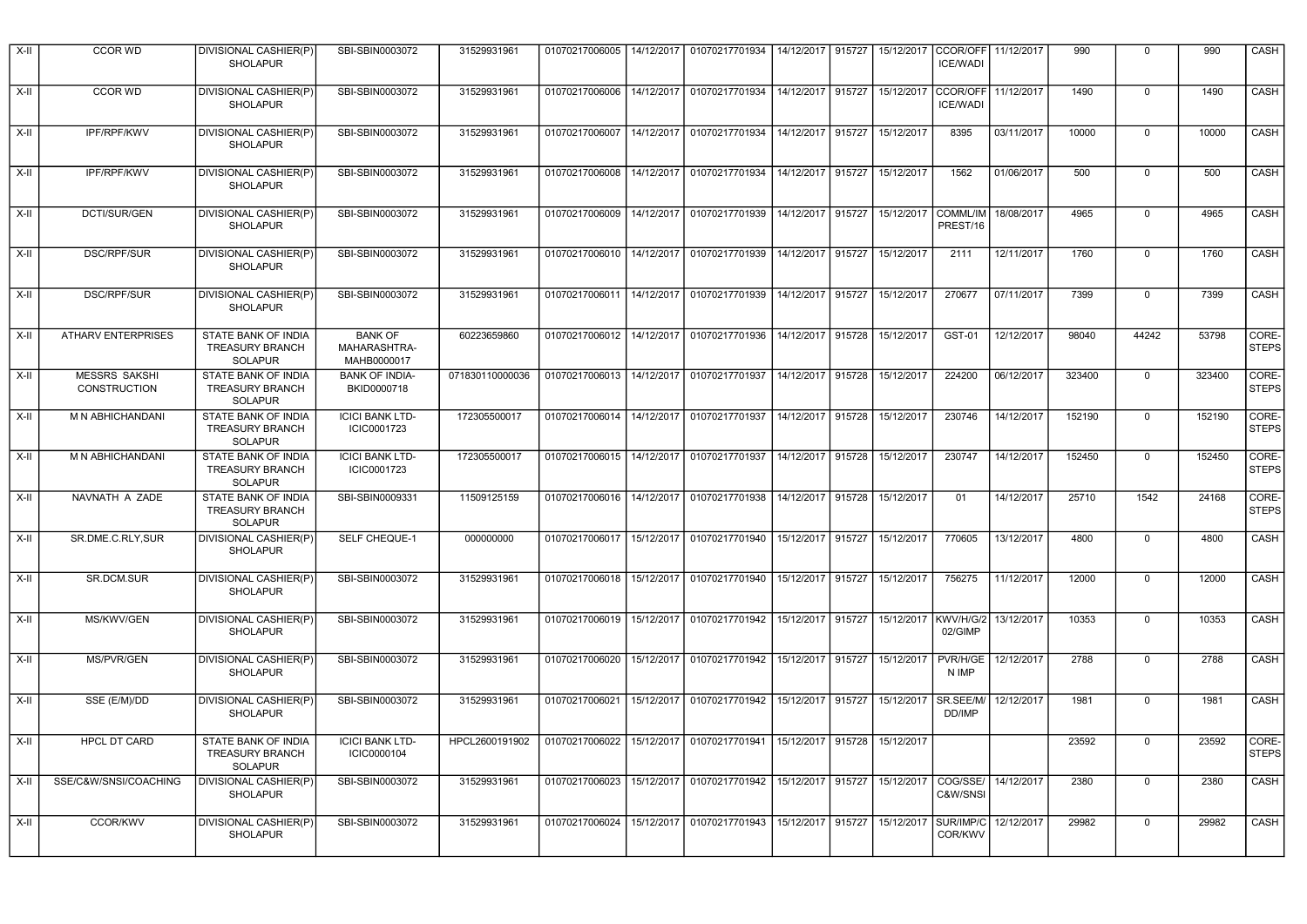| X-II  | GESCOM LTD.CO. GULBARGA<br>CSD II GULBARGA. R                          | STATE BANK OF INDIA<br><b>TREASURY BRANCH</b><br><b>SOLAPUR</b>        | STATE BANK OF INDIA-<br>SBIN0020223 | 52076355201   | 01070217006025   15/12/2017                  |            | 01070217701945   15/12/2017   915728   15/12/2017   NDR20288                                             |                     |        |                      |                            | 12/12/2017 | 51620  | $\mathbf 0$ | 51620  | CORE-<br><b>STEPS</b>     |
|-------|------------------------------------------------------------------------|------------------------------------------------------------------------|-------------------------------------|---------------|----------------------------------------------|------------|----------------------------------------------------------------------------------------------------------|---------------------|--------|----------------------|----------------------------|------------|--------|-------------|--------|---------------------------|
| X-II  | ASST.ENGG ELECT CSDIV<br><b>GESCOM KALABURAGI U</b>                    | <b>ASST.ENGG ELECT</b><br><b>CSDIV GESCOM</b><br>KALABURAGI U          | STATE BANK OF INDIA-<br>SBIN0020223 | 62435944524   | 01070217006026                               |            | 15/12/2017 01070217701945                                                                                | 15/12/2017 915724   |        | 15/12/2017           | <b>HPR 636</b>             | 12/12/2017 | 37097  | $\mathbf 0$ | 37097  | <b>BANK</b><br>CHEQ<br>UE |
| X-II  | AEEE GESCOM AFZALPUR                                                   | STATE BANK OF INDIA<br><b>TREASURY BRANCH</b><br>SOLAPUR               | STATE BANK OF INDIA-<br>SBIN0020231 | 52161536086   |                                              |            | 01070217006027 15/12/2017 01070217701945                                                                 | 15/12/2017 915728   |        |                      | 15/12/2017 STGNPP24<br>500 | 12/12/2017 | 69561  | $\Omega$    | 69561  | CORE-<br><b>STEPS</b>     |
| X-II  | <b>GESCOM SHAHABAD</b>                                                 | STATE BANK OF INDIA<br><b>TREASURY BRANCH</b><br>SOLAPUR               | STATE BANK OF INDIA-<br>SBIN0020228 | 52157361100   |                                              |            | 01070217006028   15/12/2017   01070217701945   15/12/2017   915728                                       |                     |        | 15/12/2017           | MR 118                     | 12/12/2017 | 182866 | $\mathbf 0$ | 182866 | CORE-<br><b>STEPS</b>     |
| X-II  | <b>GESCOM WADI</b>                                                     | STATE BANK OF INDIA<br><b>TREASURY BRANCH</b><br>SOLAPUR               | STATE BANK OF INDIA-<br>SBIN0020236 | 52173200234   |                                              |            | 01070217006029   15/12/2017   01070217701945                                                             | 15/12/2017 915728   |        | 15/12/2017           | W2446                      | 12/12/2017 | 5051   | $\mathbf 0$ | 5051   | CORE-<br><b>STEPS</b>     |
| X-II  | DEN/S/SUR                                                              | <b>DIVISIONAL CASHIER(P)</b><br><b>SHOLAPUR</b>                        | SBI-SBIN0003072                     | 31529931961   |                                              |            | 01070217006030   15/12/2017   01070217701946                                                             | 15/12/2017   915727 |        | 15/12/2017           |                            |            | 7988   | $\Omega$    | 7988   | CASH                      |
| $X-H$ | <b>MAHARASHTRA STATE</b><br>ELECTRICITY DISTRIBUTION<br>COMPANY        | STATE BANK OF INDIA<br><b>TREASURY BRANCH</b><br>SOLAPUR               | CANARA BANK-<br>CNRB0001903         | 1903201010183 | 01070217006032                               | 15/12/2017 | 01070217701944                                                                                           | 15/12/2017          | 915728 | 15/12/2017           | 335270001<br>698           | 12/12/2017 | 7990   | $\mathbf 0$ | 7990   | CORE-<br><b>STEPS</b>     |
| X-II  | MAHARASHTRA STATE<br>ELECTRICITY DISTRIBUTION<br><b>COMPANY</b>        | STATE BANK OF INDIA<br><b>TREASURY BRANCH</b><br><b>SOLAPUR</b>        | CANARA BANK-<br>CNRB0001903         | 1903201010183 | 01070217006033                               |            | 15/12/2017   01070217701944                                                                              | 15/12/2017 915728   |        | 15/12/2017 277960102 | 241                        | 12/12/2017 | 19710  | $\mathbf 0$ | 19710  | CORE-<br><b>STEPS</b>     |
| X-II  | MAHARASHTRA STATE<br><b>ELECTRICITY DISTRIBUTION</b><br><b>COMPANY</b> | STATE BANK OF INDIA<br><b>TREASURY BRANCH</b><br>SOLAPUR               | CANARA BANK-<br>CNRB0001903         | 1903201010183 |                                              |            | 01070217006034   15/12/2017   01070217701944                                                             | 15/12/2017 915728   |        | 15/12/2017 590320254 | 550                        | 12/12/2017 | 41050  | $\Omega$    | 41050  | CORE-<br><b>STEPS</b>     |
| X-II  | <b>MAHARASHTRA STATE</b><br>ELECTRICITY DISTRIBUTION<br><b>COMPANY</b> | <b>STATE BANK OF INDIA</b><br><b>TREASURY BRANCH</b><br><b>SOLAPUR</b> | CANARA BANK-<br>CNRB0001903         | 1903201010183 |                                              |            | 01070217006035 15/12/2017 01070217701944                                                                 | 15/12/2017 915728   |        | 15/12/2017           | 164760000<br>089           | 12/12/2017 | 69730  | $\Omega$    | 69730  | CORE-<br><b>STEPS</b>     |
| X-II  | ADEN/BG/KWV                                                            | DIVISIONAL CASHIER(P)<br><b>SHOLAPUR</b>                               | SBI-SBIN0003072                     | 31529931961   |                                              |            | 01070217006036   15/12/2017   01070217701946                                                             | 15/12/2017 915727   |        | 15/12/2017           |                            |            | 9799   | $\mathbf 0$ | 9799   | CASH                      |
| X-II  | DEN/S/SUR                                                              | DIVISIONAL CASHIER(P)<br><b>SHOLAPUR</b>                               | SBI-SBIN0003072                     | 31529931961   |                                              |            | 01070217006037   15/12/2017   01070217701946                                                             | 15/12/2017 915727   |        | 15/12/2017           |                            |            | 2950   | $\mathbf 0$ | 2950   | CASH                      |
| X-II  | ADEN/TM/SUR                                                            | DIVISIONAL CASHIER(P)<br><b>SHOLAPUR</b>                               | SBI-SBIN0003072                     | 31529931961   |                                              |            | 01070217006038   15/12/2017   01070217701946                                                             | 15/12/2017 915727   |        | 15/12/2017           |                            |            | 9911   | $\mathbf 0$ | 9911   | CASH                      |
| $X-H$ | SR.SE/P.WAY/STORE/SUR                                                  | <b>DIVISIONAL CASHIER(P)</b><br><b>SHOLAPUR</b>                        | SBI-SBIN0003072                     | 31529931961   |                                              |            | 01070217006039   15/12/2017   01070217701946                                                             | 15/12/2017 915727   |        | 15/12/2017           |                            |            | 3776   | $\mathbf 0$ | 3776   | CASH                      |
| X-II  | <b>GORAKH ROKADE</b>                                                   | STATE BANK OF INDIA<br><b>TREASURY BRANCH</b><br><b>SOLAPUR</b>        | SBI-SBIN0001656                     | 31073707990   |                                              |            | 01070217006040   15/12/2017   01070217701947                                                             | 15/12/2017 915728   |        | 15/12/2017           | 226                        | 14/12/2017 | 2700   | $\mathbf 0$ | 2700   | CORE-<br><b>STEPS</b>     |
| X-II  | <b>GORAKH ROKADE</b>                                                   | STATE BANK OF INDIA<br><b>TREASURY BRANCH</b><br><b>SOLAPUR</b>        | SBI-SBIN0001656                     | 31073707990   | 01070217006041                               | 15/12/2017 | 01070217701947                                                                                           | 15/12/2017          | 915728 | 15/12/2017           | 225                        | 14/12/2017 | 2700   | $\mathbf 0$ | 2700   | CORE-<br><b>STEPS</b>     |
| $X-H$ | SR DOM SUR                                                             | DIVISIONAL CASHIER(P)<br><b>SHOLAPUR</b>                               | SBI-SBIN0003072                     | 31529931961   | 01070217006042   15/12/2017   01070217701950 |            |                                                                                                          | 15/12/2017 915727   |        | 15/12/2017           | SUR/T/GE<br>N.IMP          | 14/12/2017 | 4868   | $\mathbf 0$ | 4868   | CASH                      |
| X-II  | SSE/(ELECT/MAINT)/SUR                                                  | DIVISIONAL CASHIER(P<br><b>SHOLAPUR</b>                                | SBI-SBIN0003072                     | 31529931961   |                                              |            | 01070217006043   15/12/2017   01070217701950   15/12/2017   915727   15/12/2017   SSE/E/M/S   12/12/2017 |                     |        |                      | UR/GEN                     |            | 10000  |             | 10000  | <b>CASH</b>               |
| X-II  | SSE(TELE-N)/SUR/VEH                                                    | DIVISIONAL CASHIER(P)<br>SHOLAPUR                                      | SBI-SBIN0003072                     | 31529931961   |                                              |            | 01070217006044   15/12/2017   01070217701950   15/12/2017   915727   15/12/2017   SUR/TELE/              |                     |        |                      | <b>GEN IMP</b>             | 11/12/2017 | 1438   | $\mathbf 0$ | 1438   | CASH                      |
| X-II  | SSE(SIG/M)/SUR/GEN                                                     | DIVISIONAL CASHIER(P)<br><b>SHOLAPUR</b>                               | SBI-SBIN0003072                     | 31529931961   |                                              |            | 01070217006045   15/12/2017   01070217701950                                                             | 15/12/2017 915727   |        | 15/12/2017           | 2168                       | 05/12/2017 | 1997   | $\mathbf 0$ | 1997   | CASH                      |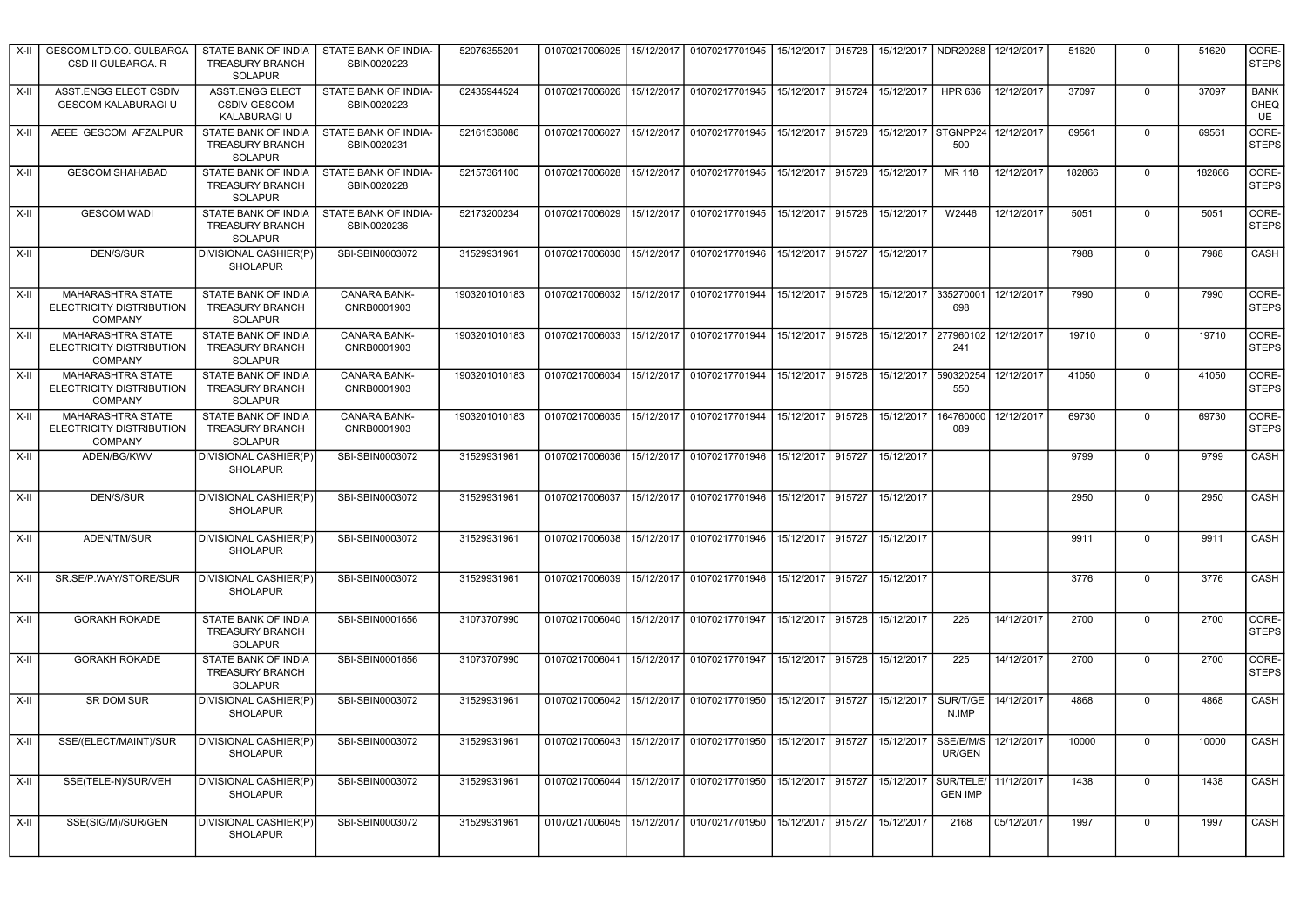| X-II                       | ASC/RPF/SUR                                            | DIVISIONAL CASHIER(P)<br><b>SHOLAPUR</b>                               | SBI-SBIN0003072                                        | 31529931961     | 01070217006046              | 15/12/2017 | 01070217701950                               | 15/12/2017        | 915727 | 15/12/2017           | 1041                 | 21/11/2017 | 11572  | $\mathbf 0$ | 11572  | CASH                  |
|----------------------------|--------------------------------------------------------|------------------------------------------------------------------------|--------------------------------------------------------|-----------------|-----------------------------|------------|----------------------------------------------|-------------------|--------|----------------------|----------------------|------------|--------|-------------|--------|-----------------------|
| $X-H$                      | <b>SSE E/M SUR</b>                                     | DIVISIONAL CASHIER(P)<br><b>SHOLAPUR</b>                               | SBI-SBIN0003072                                        | 31529931961     | 01070217006055              | 15/12/2017 | 01070217701950                               | 15/12/2017 915727 |        | 15/12/2017           | 1292                 | 08/12/2017 | 4000   | $\Omega$    | 4000   | CASH                  |
| X-II                       | SSE/(ELECT/MAINT)VEH/(TRUC DIVISIONAL CASHIER(P)<br>K) | <b>SHOLAPUR</b>                                                        | SBI-SBIN0003072                                        | 31529931961     | 01070217006056              |            | 15/12/2017 01070217701950                    | 15/12/2017 915727 |        | 15/12/2017           | 1421                 | 13/12/2017 | 10000  | $\Omega$    | 10000  | CASH                  |
| $X-II$                     | SR DME SUR                                             | DIVISIONAL CASHIER(P)<br><b>SHOLAPUR</b>                               | SBI-SBIN0003072                                        | 3152993161      |                             |            | 01070217006057 15/12/2017 01070217701950     | 15/12/2017 915727 |        | 15/12/2017           | 380088               | 09/12/2017 | 4000   | $\Omega$    | 4000   | CASH                  |
| X-II                       | <b>SR DME SUR</b>                                      | <b>DIVISIONAL CASHIER(P)</b><br><b>SHOLAPUR</b>                        | SBI-SBIN0003072                                        | 31529931961     | 01070217006059              |            | 15/12/2017 01070217701950                    | 15/12/2017 915727 |        | 15/12/2017           | 1236                 | 05/12/2017 | 4000   | $\Omega$    | 4000   | CASH                  |
| <b>SBN</b><br>S            | S S PHARMA AGENCY                                      | STATE BANK OF INDIA<br><b>TREASURY BRANCH</b><br><b>SOLAPUR</b>        | <b>BANK OF BARODA-</b><br><b>BARBOLALBAU</b>           | 33380500000023  | 01070417000305              | 11/12/2017 | 01070417700171                               | 11/12/2017 915713 |        | 12/12/2017           | S/1243               | 09/11/2017 | 650    | $\Omega$    | 650    | CORE-<br><b>STEPS</b> |
| <b>SBN</b><br>S            | <b>SPAN ENTERPRISES</b>                                | STATE BANK OF INDIA<br><b>TREASURY BRANCH</b><br><b>SOLAPUR</b>        | AXIS BANK-UTIB0000219                                  | 917030024355041 | 01070417000306              |            | 12/12/2017 01070417700173                    | 12/12/2017        | 915715 | 13/12/2017           | SA/258               | 01/08/2017 | 140161 | $\Omega$    | 140161 | CORE-<br><b>STEPS</b> |
| <b>SBN</b><br><sub>S</sub> | <b>MESSERS K ENTERPRISES</b>                           | STATE BANK OF INDIA<br><b>TREASURY BRANCH</b><br><b>SOLAPUR</b>        | THE SHAMRAO VITHAL<br>CO-OPERATIVE BAN-<br>SVCB0000010 | 101019940000004 | 01070417000307              | 12/12/2017 | 01070417700173                               | 12/12/2017 915715 |        | 13/12/2017           | 9971                 | 24/10/2017 | 252067 | 120         | 251947 | CORE-<br><b>STEPS</b> |
| <b>SBN</b><br>S.           | <b>SPAN ENTERPRISES</b>                                | STATE BANK OF INDIA<br>TREASURY BRANCH<br><b>SOLAPUR</b>               | AXIS BANK-UTIB0000219                                  | 917030024355041 | 01070417000308              | 12/12/2017 | 01070417700175 12/12/2017 915715             |                   |        | 13/12/2017           | SA/979               | 09/10/2017 | 12385  | 495         | 11890  | CORE-<br><b>STEPS</b> |
| <b>SBN</b><br>S            | <b>SPAN ENTERPRISES</b>                                | STATE BANK OF INDIA<br><b>TREASURY BRANCH</b><br><b>SOLAPUR</b>        | AXIS BANK-UTIB0000219                                  | 917030024355041 | 01070417000309              | 12/12/2017 | 01070417700173                               | 12/12/2017 915715 |        | 13/12/2017           | <b>SA/272</b>        | 01/08/2017 | 74940  | $\Omega$    | 74940  | CORE-<br><b>STEPS</b> |
| <b>SBN</b><br>$\mathsf S$  | <b>SPAN ENTERPRISES</b>                                | STATE BANK OF INDIA<br><b>TREASURY BRANCH</b><br><b>SOLAPUR</b>        | AXIS BANK-UTIB0000219                                  | 917030024355041 | 01070417000310 12/12/2017   |            | 01070417700173                               | 12/12/2017 915715 |        | 13/12/2017           | SA/1294              | 03/11/2017 | 146283 | 4723        | 141560 | CORE-<br><b>STEPS</b> |
| <b>SBN</b><br>S            | <b>GAGAN PHARMA</b>                                    | <b>STATE BANK OF INDIA</b><br><b>TREASURY BRANCH</b><br><b>SOLAPUR</b> | <b>HDFC BANK LTD-</b><br><b>HDFC0CMALAD</b>            | 007000200000991 | 01070417000311 12/12/2017   |            | 01070417700176                               | 12/12/2017 915715 |        | 13/12/2017           | G/302                | 27/10/2017 | 73110  | 140         | 72970  | CORE-<br><b>STEPS</b> |
| <b>SBN</b><br><sub>S</sub> | <b>GAGAN PHARMA</b>                                    | STATE BANK OF INDIA<br><b>TREASURY BRANCH</b><br><b>SOLAPUR</b>        | <b>HDFC BANK LTD-</b><br><b>HDFC0CMALAD</b>            | 007000200000991 | 01070417000312 12/12/2017   |            | 01070417700175 12/12/2017 915715             |                   |        | 13/12/2017           | G/306                | 27/10/2017 | 14650  | 353         | 14297  | CORE-<br><b>STEPS</b> |
| <b>SBN</b><br>S.           | SPAN MEDICARE                                          | STATE BANK OF INDIA<br><b>TREASURY BRANCH</b><br><b>SOLAPUR</b>        | UNION BANK OF INDIA-<br>UBIN0531804                    | 318005010034274 | 01070417000313 12/12/2017   |            | 01070417700176                               | 12/12/2017 915715 |        | 13/12/2017 17SM0001: | $\overline{4}$       | 07/09/2017 | 416586 | $\Omega$    | 416586 | CORE-<br><b>STEPS</b> |
| <b>SBN</b><br><sub>S</sub> | UNILAB CHEMICALS AND<br>PHARMACEUTICALS PVT LTD.       | STATE BANK OF INDIA<br><b>TREASURY BRANCH</b><br><b>SOLAPUR</b>        | <b>IDBI BANK LTD-</b><br>IBKL0000455                   | 455102000002691 |                             |            | 01070417000314   12/12/2017   01070417700175 | 12/12/2017 915715 |        | 13/12/2017           | DGST\0236<br>$17-18$ | 11/09/2017 | 1714   | $\mathbf 0$ | 1714   | CORE-<br><b>STEPS</b> |
| <b>SBN</b><br>S            | NOVACARE DRUG<br>SPECIALITIES PVT LTD                  | STATE BANK OF INDIA<br><b>TREASURY BRANCH</b><br>SOLAPUR               | <b>HDFC BANK LTD-</b><br>HDFC0000276                   | 02762320000103  |                             |            | 01070417000315   12/12/2017   01070417700175 | 12/12/2017 915715 |        | 13/12/2017           | MUM/2820<br>7        | 06/11/2017 | 3680   | 110         | 3570   | CORE-<br><b>STEPS</b> |
| SBN<br>S.                  | <b>SPAN ENTERPRISES</b>                                | STATE BANK OF INDIA<br><b>TREASURY BRANCH</b><br><b>SOLAPUR</b>        | AXIS BANK-UTIB0000219                                  | 917030024355041 | 01070417000316   12/12/2017 |            | 01070417700174                               | 12/12/2017        | 915715 | 13/12/2017           | SA/1342              | 06/11/2017 | 6266   | 0           | 6266   | CORE-<br><b>STEPS</b> |
| <b>SBN</b><br>S            | <b>SPAN ENTERPRISES</b>                                | <b>STATE BANK OF INDIA</b><br>TREASURY BRANCH<br>SOLAPUR               | AXIS BANK-UTIB0000219                                  | 917030024355041 | 01070417000317 12/12/2017   |            | 01070417700174                               | 12/12/2017 915715 |        | 13/12/2017           | SA/1432              | 14/11/2017 | 4737   | $\Omega$    | 4737   | CORE-<br><b>STEPS</b> |
| <b>SBN</b><br><sub>S</sub> | <b>SPAN ENTERPRISES</b>                                | STATE BANK OF INDIA<br><b>TREASURY BRANCH</b><br><b>SOLAPUR</b>        | AXIS BANK-UTIB0000219                                  | 917030024355041 | 01070417000318 12/12/2017   |            | 01070417700174                               | 12/12/2017 915715 |        | 13/12/2017           | SA/1097              | 24/10/2017 | 11679  | 135         | 11544  | CORE-<br><b>STEPS</b> |
| <b>SBN</b><br>S.           | S S PHARMA AGENCY                                      | STATE BANK OF INDIA<br><b>TREASURY BRANCH</b><br><b>SOLAPUR</b>        | <b>BANK OF BARODA-</b><br><b>BARBOLALBAU</b>           | 33380500000023  | 01070417000319 12/12/2017   |            | 01070417700174                               | 12/12/2017 915715 |        | 13/12/2017           | S1242                | 09/11/2017 | 2218   | $\Omega$    | 2218   | CORE-<br><b>STEPS</b> |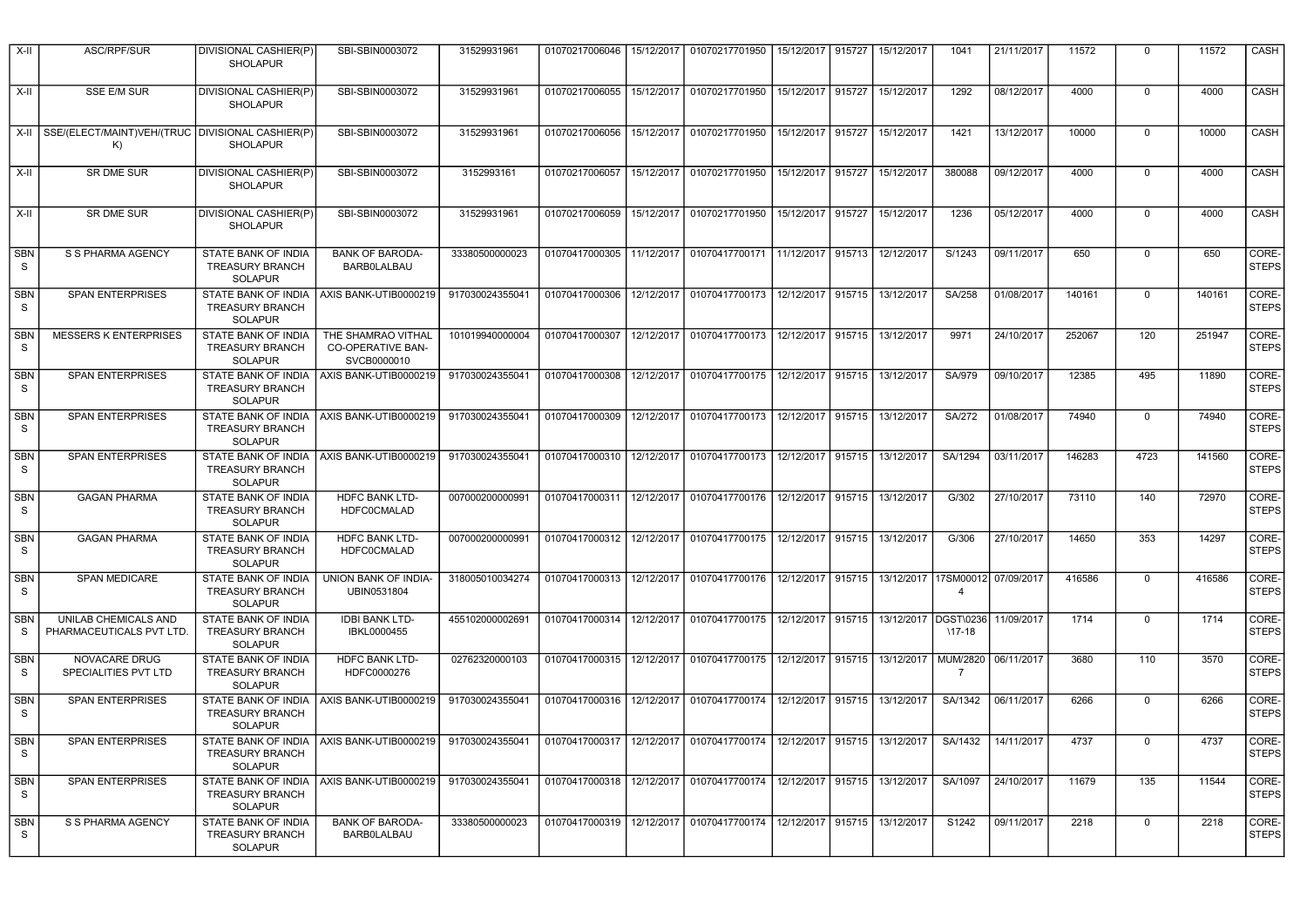| <b>SBN</b><br><sub>S</sub> | S S PHARMA AGENCY                              | STATE BANK OF INDIA<br><b>TREASURY BRANCH</b><br><b>SOLAPUR</b> | <b>BANK OF BARODA-</b><br><b>BARBOLALBAU</b>                  | 33380500000023  | 01070417000320              | 12/12/2017 | 01070417700174                                                     | 12/12/2017          | 915715 | 13/12/2017                           | S/1204             | 06/11/2017 | 2701  | 344         | 2357  | CORE-<br><b>STEPS</b> |
|----------------------------|------------------------------------------------|-----------------------------------------------------------------|---------------------------------------------------------------|-----------------|-----------------------------|------------|--------------------------------------------------------------------|---------------------|--------|--------------------------------------|--------------------|------------|-------|-------------|-------|-----------------------|
| SBN<br>-S                  | <b>KEPS PHARMA</b>                             | STATE BANK OF INDIA<br><b>TREASURY BRANCH</b><br><b>SOLAPUR</b> | KOTAK MAHINDRA BANK<br>LIMITED-KKBK0001390                    | 552044010155    | 01070417000321              | 12/12/2017 | 01070417700174                                                     | 12/12/2017          | 915715 | 13/12/2017                           | JSI/3479           | 13/11/2017 | 8781  | $\mathbf 0$ | 8781  | CORE-<br><b>STEPS</b> |
| <b>SBN</b><br>S            | SHREE PHARMA                                   | STATE BANK OF INDIA<br><b>TREASURY BRANCH</b><br><b>SOLAPUR</b> | SBI-SBIN0003428                                               | 32392260351     | 01070417000322              |            | 12/12/2017 01070417700174                                          | 12/12/2017 915715   |        | 13/12/2017                           | F/1927             | 03/11/2017 | 2061  | $\Omega$    | 2061  | CORE-<br><b>STEPS</b> |
| <b>SBN</b><br>S            | <b>SHREE PHARMA</b>                            | STATE BANK OF INDIA<br><b>TREASURY BRANCH</b><br>SOLAPUR        | SBI-SBIN0003428                                               | 32392260351     |                             |            | 01070417000323   12/12/2017   01070417700174                       | 12/12/2017 915715   |        | 13/12/2017                           | f/2046             | 15/11/2017 | 7661  | $\mathbf 0$ | 7661  | CORE-<br><b>STEPS</b> |
| SBN<br>S                   | <b>SHREE PHARMA</b>                            | STATE BANK OF INDIA<br><b>TREASURY BRANCH</b><br>SOLAPUR        | SBI-SBIN0003428                                               | 32392260351     |                             |            | 01070417000324   12/12/2017   01070417700174   12/12/2017   915715 |                     |        | 13/12/2017                           | F/1953             | 04/11/2017 | 6858  | 2114        | 4744  | CORE-<br><b>STEPS</b> |
| <b>SBN</b><br>S            | <b>KEPS PHARMA</b>                             | STATE BANK OF INDIA<br><b>TREASURY BRANCH</b><br>SOLAPUR        | KOTAK MAHINDRA BANK<br>LIMITED-KKBK0001390                    | 552044010155    | 01070417000325              | 12/12/2017 | 01070417700174                                                     | 12/12/2017          | 915715 | 13/12/2017                           | JSI/3366           | 06/11/2017 | 7459  | $\mathbf 0$ | 7459  | CORE-<br><b>STEPS</b> |
| <b>SBN</b><br>S            | URMILTRON-DELHI                                | <b>STATE BANK OF INDIA</b><br><b>TREASURY BRANCH</b><br>SOLAPUR | <b>UCO BANK-</b><br>UCBA0000990                               | 09900510000458  | 01070417000326              |            | 13/12/2017 01070417700177                                          | 13/12/2017          | 915715 | 13/12/2017                           | 014                | 17/08/2017 | 11130 | $\mathbf 0$ | 11130 | CORE-<br><b>STEPS</b> |
| <b>SBN</b><br>S            | T.M.JAYALAKSHMI AND CO-<br><b>THANE</b>        | STATE BANK OF INDIA<br><b>TREASURY BRANCH</b><br><b>SOLAPUR</b> | ABHYUDAYA CO-OP<br>BANK LTD-ABHY0065066                       | 107021100000072 | 01070417000327              | 13/12/2017 | 01070417700178                                                     | 13/12/2017          | 915715 | 13/12/2017                           | 28                 | 05/10/2017 | 60180 | $\mathbf 0$ | 60180 | CORE-<br><b>STEPS</b> |
| <b>SBN</b><br>-S           | <b>ANJALI ENTERPRISES-</b><br><b>SOLAPUR</b>   | STATE BANK OF INDIA<br><b>TREASURY BRANCH</b><br><b>SOLAPUR</b> | <b>BANK OF INDIA-</b><br>BKID0000701                          | 070120110000259 | 01070417000328              | 13/12/2017 | 01070417700177                                                     | 13/12/2017          | 915715 | 13/12/2017                           | 469                | 13/11/2017 | 5416  | 0           | 5416  | CORE-<br><b>STEPS</b> |
| <b>SBN</b><br>S            | <b>MESSERS K ENTERPRISES</b>                   | STATE BANK OF INDIA<br><b>TREASURY BRANCH</b><br><b>SOLAPUR</b> | THE SHAMRAO VITHAL<br><b>CO-OPERATIVE BAN-</b><br>SVCB0000010 | 101019940000004 | 01070417000336              | 13/12/2017 | 01070417700179                                                     | 13/12/2017 915723   |        | 14/12/2017                           | 9429               | 12/10/2017 | 24294 | 566         | 23728 | CORE-<br><b>STEPS</b> |
| <b>SBN</b><br>S            | <b>KEPS PHARMA</b>                             | STATE BANK OF INDIA<br><b>TREASURY BRANCH</b><br><b>SOLAPUR</b> | KOTAK MAHINDRA BANK<br>LIMITED-KKBK0001390                    | 552044010155    | 01070417000339              |            | 14/12/2017 01070417700183                                          | 14/12/2017   915728 |        | 15/12/2017   DP 213/213   13/12/2017 |                    |            | 27348 | 1094        | 26254 | CORE-<br><b>STEPS</b> |
| <b>SBN</b><br>S            | <b>KEPS PHARMA</b>                             | STATE BANK OF INDIA<br><b>TREASURY BRANCH</b><br>SOLAPUR        | KOTAK MAHINDRA BANK<br>LIMITED-KKBK0001390                    | 552044010155    | 01070417000340              | 14/12/2017 | 01070417700182                                                     | 14/12/2017 915728   |        | 15/12/2017 DP 250/250 04/12/2017     |                    |            | 1019  | 0           | 1019  | CORE-<br><b>STEPS</b> |
| <b>SBN</b><br>S            | <b>SHREE PHARMA</b>                            | STATE BANK OF INDIA<br>TREASURY BRANCH<br>SOLAPUR               | SBI-SBIN0003428                                               | 32392260351     |                             |            | 01070417000341   14/12/2017   01070417700182                       | 14/12/2017 915728   |        | 15/12/2017                           | F/1921             | 03/11/2017 | 17744 | 1774        | 15970 | CORE-<br><b>STEPS</b> |
| SBN<br>S                   | SHREE PHARMA                                   | STATE BANK OF INDIA<br><b>TREASURY BRANCH</b><br>SOLAPUR        | SBI-SBIN0003428                                               | 32392260351     | 01070417000342              | 14/12/2017 | 01070417700182                                                     | 14/12/2017 915728   |        | 15/12/2017                           | F/1136             | 09/08/2017 | 6664  | $\mathbf 0$ | 6664  | CORE-<br><b>STEPS</b> |
| SBN<br>S                   | SHREE PHARMA                                   | STATE BANK OF INDIA<br><b>TREASURY BRANCH</b><br><b>SOLAPUR</b> | SBI-SBIN0003428                                               | 32392260351     | 01070417000343              | 14/12/2017 | 01070417700182                                                     | 14/12/2017          | 915728 | 15/12/2017                           | F/1907             | 01/11/2017 | 3360  | $\mathbf 0$ | 3360  | CORE-<br><b>STEPS</b> |
| <b>SBN</b><br>S            | SHRINATH GAS SUPPLIERS                         | <b>STATE BANK OF INDIA</b><br>TREASURY BRANCH<br>SOLAPUR        | HDFC BANK LTD-<br>HDFC0001790                                 | 17907610000061  | 01070417000344              | 15/12/2017 | 01070417700184                                                     | 15/12/2017          | 915728 | 15/12/2017                           | 278                | 30/11/2017 | 26266 | $\Omega$    | 26266 | CORE-<br><b>STEPS</b> |
| <b>SBN</b><br><sub>S</sub> | SHRINATH GAS SUPPLIERS                         | <b>STATE BANK OF INDIA</b><br><b>TREASURY BRANCH</b><br>SOLAPUR | <b>HDFC BANK LTD-</b><br>HDFC0001790                          | 17907610000061  | 01070417000345   15/12/2017 |            | 01070417700184                                                     | 15/12/2017          | 915728 | 15/12/2017                           | 279                | 30/11/2017 | 64108 | $\mathbf 0$ | 64108 | CORE-<br><b>STEPS</b> |
| <b>SBN</b><br>S.           | <b>INDUSTRIAL ENGINEERING</b><br><b>SYSTEM</b> | STATE BANK OF INDIA<br><b>TREASURY BRANCH</b><br>SOLAPUR        | SBI-SBIN0060138                                               | 31138452746     | 01070417000346              | 15/12/2017 | 01070417700185                                                     | 15/12/2017 915728   |        | 15/12/2017                           | IES/2017/1<br>3812 | 21/06/2017 | 27927 | 1117        | 26810 | CORE-<br><b>STEPS</b> |
| <b>SBN</b><br><sub>S</sub> | PRAVIN TRADING COMPANY                         | STATE BANK OF INDIA<br><b>TREASURY BRANCH</b><br><b>SOLAPUR</b> | <b>UCO BANK-</b><br>UCBA0002282                               | 22820210000151  | 01070417000347              | 15/12/2017 | 01070417700186                                                     | 15/12/2017 915728   |        | 15/12/2017                           | 012                | 27/11/2017 | 76818 | $\mathbf 0$ | 76818 | CORE-<br><b>STEPS</b> |
| <b>SBN</b><br>S.           | PRAVIN TRADING COMPANY                         | STATE BANK OF INDIA<br><b>TREASURY BRANCH</b><br><b>SOLAPUR</b> | <b>UCO BANK-</b><br>UCBA0002282                               | 22820210000151  | 01070417000348              | 15/12/2017 | 01070417700186                                                     | 15/12/2017          | 915728 | 15/12/2017                           | 013                | 04/12/2017 | 74930 | $\Omega$    | 74930 | CORE-<br><b>STEPS</b> |